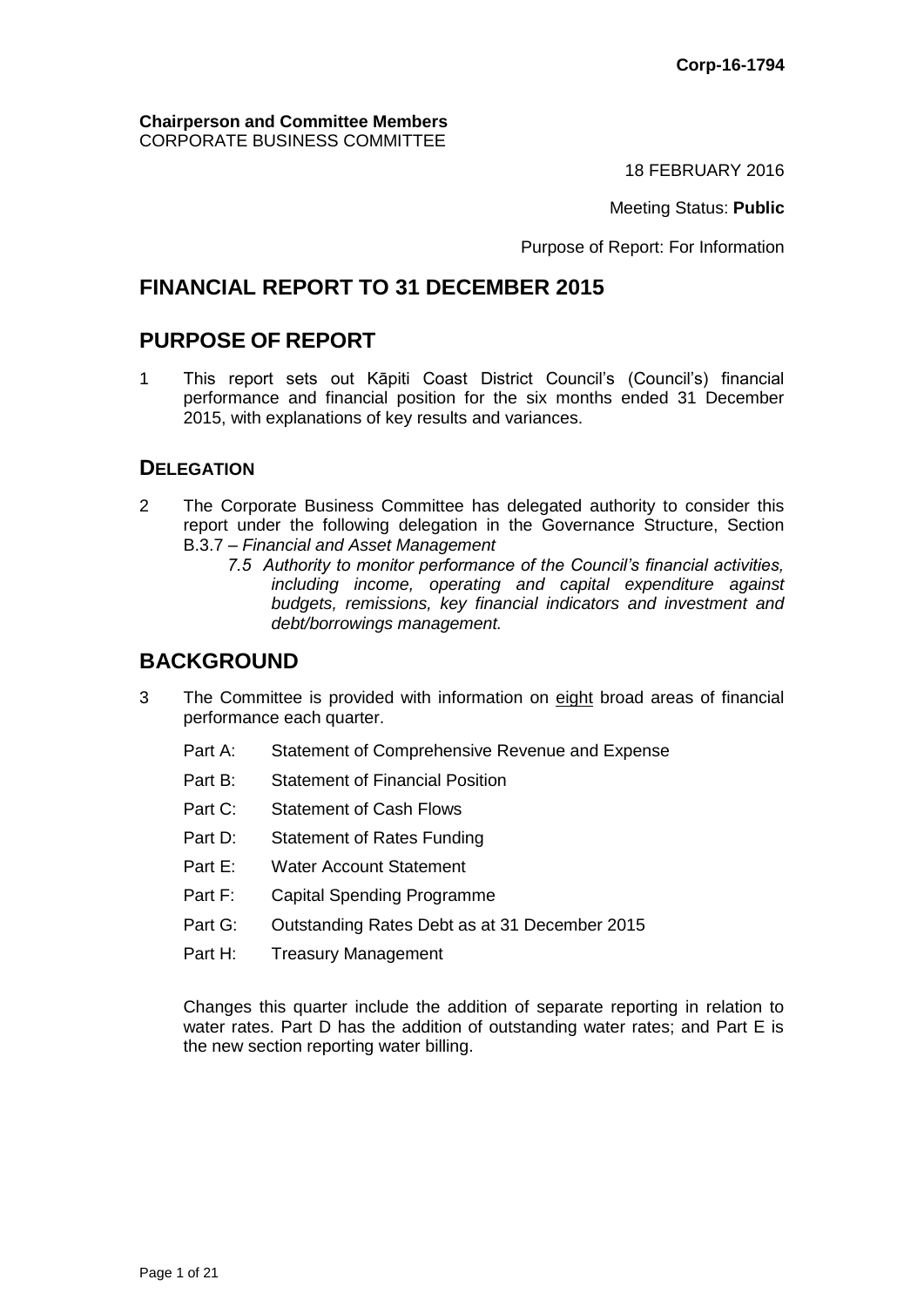# **Part A: Statement of Comprehensive Revenue and Expense**

- 4 The Statement of Comprehensive Revenue and Expense covers all of Council's revenue and expenditure. The net position of revenue less expenditure provides the operating surplus or deficit for the reporting period.
- 5 The Statement of Comprehensive Revenue and Expense as at 31 December 2015 and the full year forecast are set out in Table 1, followed by an overview of the key variances to budget.

| Table 1                                                        | 2015/16<br><b>YTD</b><br>Actual<br>\$000 | 2015/16<br><b>YTD</b><br><b>Budget</b><br>\$000 | YTD<br>Variance<br>\$000 | 2015/16<br>Forecast<br>\$000 | <b>Full Year Full Year Forecast</b><br>\$000 | 2015/16 Full Year<br><b>Budget Variance</b><br>\$000 |
|----------------------------------------------------------------|------------------------------------------|-------------------------------------------------|--------------------------|------------------------------|----------------------------------------------|------------------------------------------------------|
| Revenue                                                        |                                          |                                                 |                          |                              |                                              |                                                      |
| Rates                                                          | 26,691                                   | 26,995                                          | (304)                    | 53,944                       | 53,989                                       | (45)                                                 |
| Fees and Charges                                               | 4,520                                    | 4,128                                           | 392                      | 7,869                        | 7,558                                        | 311                                                  |
| Development and Financial Contributions Revenue                | 617                                      | 527                                             | 90                       | 1,364                        | 1,055                                        | 309                                                  |
| <b>Grants and Subsidies</b>                                    | 862                                      | 2,138                                           | (1, 276)                 | 3,510                        | 4,277                                        | (767)                                                |
| Other Operating Revenue                                        | 181                                      | 130                                             | 51                       | 337                          | 261                                          | 76                                                   |
| <b>Total Revenue</b>                                           | 32,871                                   | 33,918                                          | (1,047)                  | 67,023                       | 67,140                                       | (117)                                                |
| <b>Expenses</b>                                                |                                          |                                                 |                          |                              |                                              |                                                      |
| <b>Other Operating Expense</b>                                 | 23,320                                   | 23,799                                          | 479                      | 46,520                       | 46,481                                       | (39)                                                 |
| Depreciation and Amortisation                                  | 8,324                                    | 8,140                                           | (184)                    | 16,533                       | 16,280                                       | (253)                                                |
| <b>Expenses</b>                                                | 31,644                                   | 31,939                                          | 295                      | 63,053                       | 62,761                                       | (292)                                                |
| Interest                                                       |                                          |                                                 |                          |                              |                                              |                                                      |
| Interest Income                                                | 117                                      | 108                                             | 9                        | 420                          | 216                                          | 204                                                  |
| <b>Finance Expense</b>                                         | 4,049                                    | 4,058                                           | 9                        | 8,350                        | 8,116                                        | (234)                                                |
| <b>Net Interest Costs</b>                                      | 3,932                                    | 3,950                                           | 18                       | 7,930                        | 7,900                                        | (30)                                                 |
| <b>OPERATING SURPLUS/(DEFICIT)</b>                             | (2,705)                                  | (1,971)                                         | (734)                    | (3,960)                      | (3,521)                                      | (439)                                                |
| <b>Other Gains/Losses</b>                                      |                                          |                                                 |                          |                              |                                              |                                                      |
| Unrealised Gain/(Loss) on Revaluation of Financial Derivatives | (686)                                    | (122)                                           | (564)                    | (686)                        | (488)                                        | (198)                                                |
| <b>Other Gains/Losses</b>                                      | (686)                                    | (122)                                           | (564)                    | (686)                        | (488)                                        | (198)                                                |
| NET OPERATING SURPLUS/(DEFICIT) FOR THE QUARTER                | (3, 391)                                 | (2,093)                                         | (1, 298)                 | (4, 646)                     | (4,009)                                      | (637)                                                |
| Other Comprehensive Revenue and Expense                        |                                          |                                                 |                          |                              |                                              |                                                      |
| Revaluation of Property Plant and Equipment                    |                                          | 10,164                                          | (10, 164)                | 20,328                       | 20,328                                       |                                                      |
| Other Comprehensive Revenue and Expense                        | ä,                                       | 10,164                                          | (10, 164)                | 20,328                       | 20,328                                       |                                                      |
|                                                                |                                          |                                                 |                          |                              |                                              |                                                      |
| TOTAL COMPREHENSIVE REVENUE AND EXPENSE                        | (3, 391)                                 | 8,071                                           | (11,462)                 | 15,682                       | 16,319                                       | (637)                                                |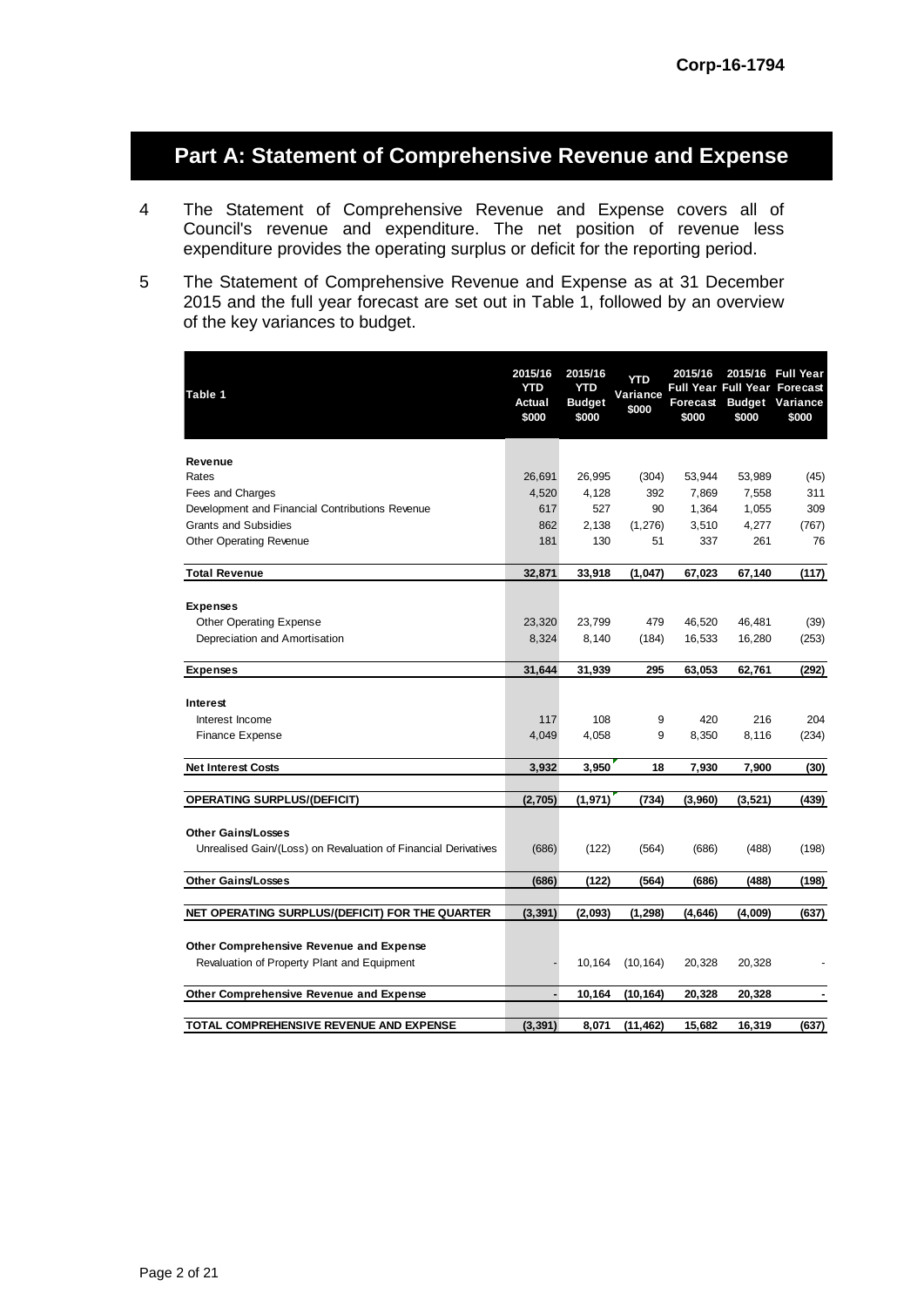#### **Financial Performance Summary**

#### **Half-Year performance**

- 6 Council's year to date operating deficit is \$734,000 unfavourable to budget. This is mainly due to NZTA subsidies being \$1.28 million less than expected due to both temporary timing differences and a subsidy for the 200 metre extension to the Nga Manu link road was budgeted in error.
- 7 Council's unrealised loss of \$686,000 on financial derivatives is due to interest rates falling since 30 June 2015. There is no intention to realise these fair value changes (whether gains or losses). This is recognised for accounting purposes only and does not represent a cash loss.

#### **Forecast Full Year Performance**

8 Excluding unrealised losses on financial derivatives, Council is forecasting a full year operating deficit to be \$439,000 unfavourable to budget. This is mainly due to the Nga Manu link road issue described above.

#### **Explanation of Key Revenue Variances**

#### 9 **Rates**

| .                    |                                                                  |
|----------------------|------------------------------------------------------------------|
| <b>Brief</b>         | Rates include all rates that the Council bills including metered |
| Description:         | water rates. Rates remissions and rates billed to Council        |
|                      | owned properties are excluded.                                   |
| Year to Date         | \$304,000 unfavourable. Water volumes continue to be lower       |
| Variance:            | than expected.                                                   |
| <b>Forecast Full</b> | Expected to be in line with budget at this stage. Please see     |
| Year                 | Part E: Water Account Statement for further information.         |
| Variance:            |                                                                  |

#### 10 **Fees and Charges**

| <b>Brief</b>         | Fees and charges include all non-rates revenue earned by       |
|----------------------|----------------------------------------------------------------|
| Description:         | the Council for providing services to the Community. This      |
|                      | also includes fines and penalties charged.                     |
| Year to Date         | \$392,000 favourable. This is mainly due to additional revenue |
| Variance:            | from building and resource consents.                           |
| <b>Forecast Full</b> | \$311,000 favourable to budget mainly due to additional        |
| Year                 | revenue already received from building and resource            |
| Variance:            | consents.                                                      |

#### 11 **Development and/or Financial Contributions**

| <b>Brief</b> | 1. Financial Contributions are levied under the Resource |
|--------------|----------------------------------------------------------|
| Description: | Management Act and cover Reserves Contributions          |
|              | levied on developers at the time of subdivision.         |
|              | 2. Development Contributions are levied under the Local  |
|              | Government Act 2002 and cover all key activities except  |
|              | Parks and Open Space and are levied on developers at     |
|              | the time of subdivision.                                 |
| Year to Date | \$90,000 favourable to budget. This is due to increased  |
| Variance:    | subdivision activity in Paraparaumu and Waikanae.        |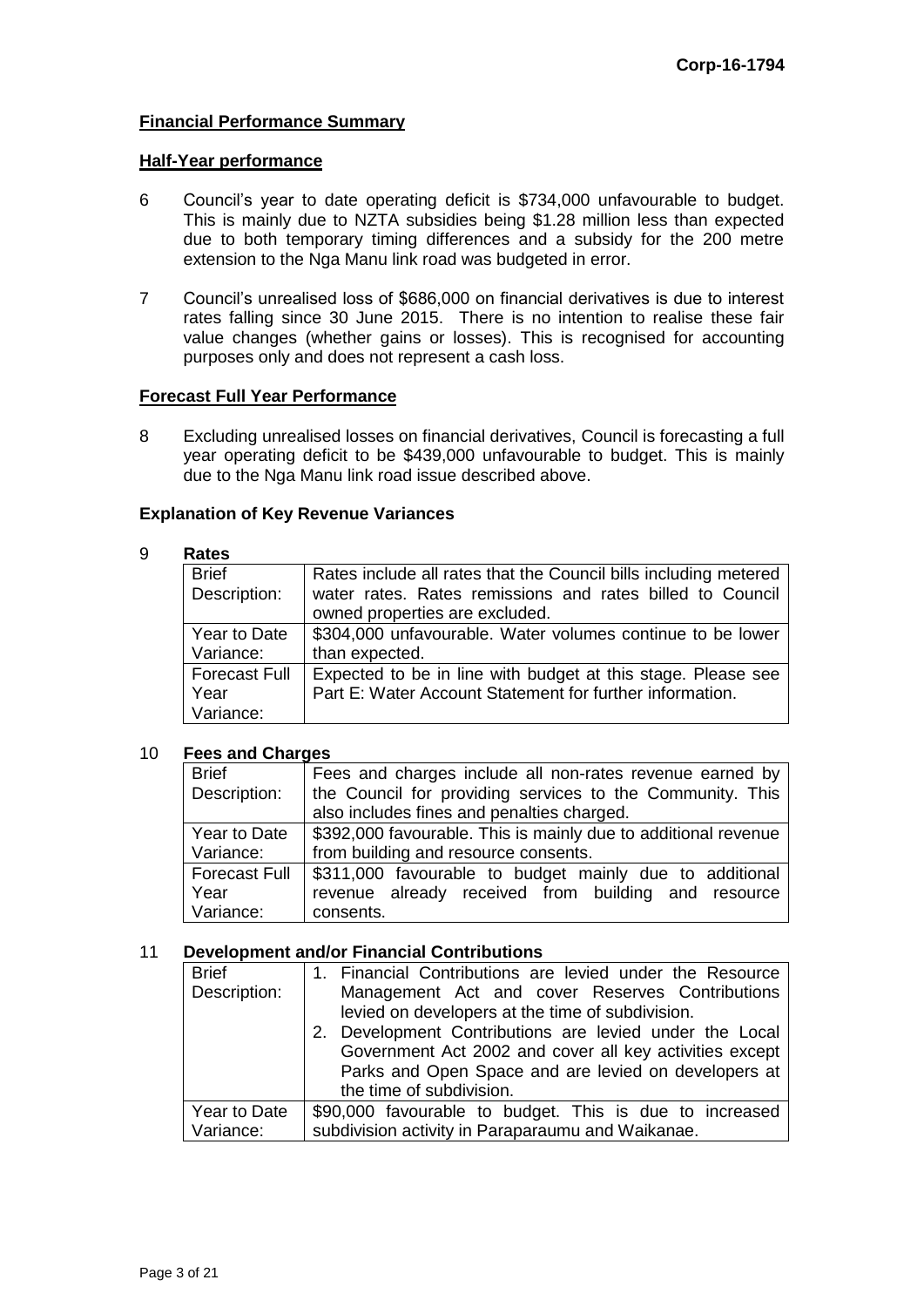| Forecast Full | \$309,000 favourable to budget mainly due to increased        |
|---------------|---------------------------------------------------------------|
| Year          | building and subdivisions in Waikanae and Paraparaumu.        |
| Variance:     | The budget provided for 125 new lots or dwellings across the  |
|               | district. Year to date, Council has approved 145 new lots and |
|               | the revenue is expected to be recognised in the coming        |
|               | months.                                                       |

#### 12 **Grants and Subsidies**

| <b>Brief</b><br>Description:              | Includes grants received by the Council for operating and<br>capital spending. The majority of grants revenue is received<br>from New Zealand Transport Agency (NZTA) for their share<br>of our roading maintenance and capital spending<br>programmes.            |
|-------------------------------------------|--------------------------------------------------------------------------------------------------------------------------------------------------------------------------------------------------------------------------------------------------------------------|
| Year to Date<br>Variance:                 | \$1.28 million unfavourable to budget due to temporary timing<br>differences as capital project works are mainly undertaken in<br>the summer months and a subsidy budget error (see below).                                                                        |
| <b>Forecast Full</b><br>Year<br>Variance: | \$767,000 unfavourable to budget. This is due to erroneously<br>budgeting for a NZTA subsidy for the planned \$1.5 million<br>road extension (200 metres) between Nga Manu Nature<br>Reserve and the link road running over the expressway<br>through to Nga Manu. |

### 13 **Other Operating Revenue**

| <b>Brief</b>         | Includes assets vested to Council, Local Government petrol  |
|----------------------|-------------------------------------------------------------|
| Description:         | tax, donations and/or sponsorship, realised gains on asset  |
|                      | disposals, unrealised gains or losses on revaluation of     |
|                      | forestry assets and exceptional revenue items.              |
| Year to Date         | \$51,000 favourable to budget due to sponsorship monies and |
| Variance:            | receipt of \$96,000 from a long outstanding court order for |
|                      | costs awarded to the Council.                               |
| <b>Forecast Full</b> | \$76,000 favourable to budget due to sponsorship monies and |
| Year                 | receipt of \$96,000 from a long outstanding court order for |
| Variance:            | costs awarded to the Council.                               |

### **Explanation of Key Expenditure Variances**

#### 14 **Other Operating Expense**

| <b>Brief</b> | Includes direct operating costs except for internal rates,     |
|--------------|----------------------------------------------------------------|
| Description: | finance charges and asset depreciation/amortisation.           |
| Year to Date | \$479,000 favourable to budget. This is mainly a reflection of |
| Variance:    | lower levels of expenditure at the beginning of the year in    |
|              | areas such as consultants, contractors, legal<br>and           |
|              | maintenance, rather than cost savings that will impact on the  |
|              | full year result.                                              |
| Full Year    | Expected to be in line with budget.                            |
| Forecast     |                                                                |
| Variance:    |                                                                |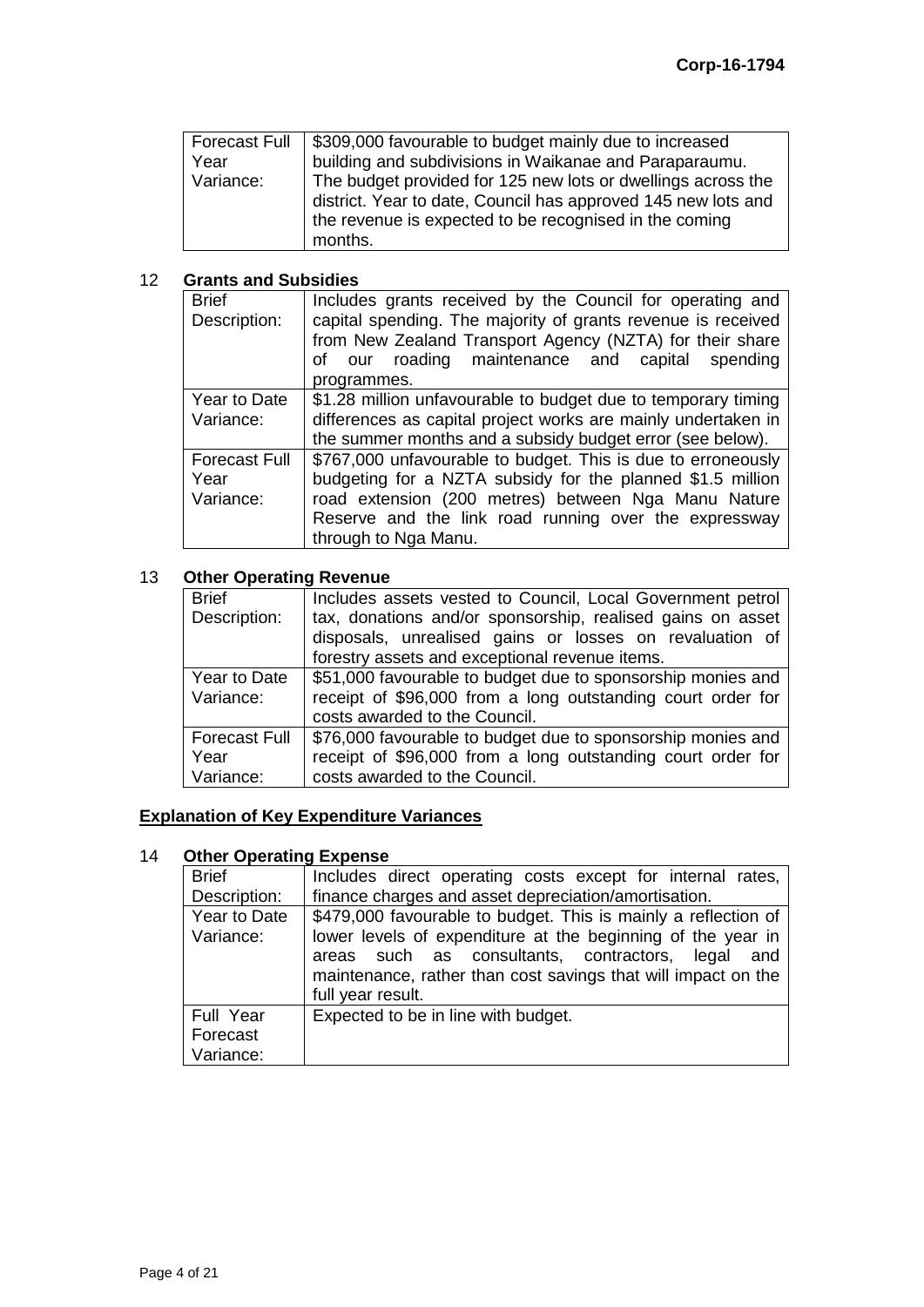#### 15 **Depreciation**

| <b>Brief</b> | Includes depreciation costs associated with ownership of the           |
|--------------|------------------------------------------------------------------------|
| Description: | Council's assets                                                       |
| Year to Date | \$184,000 unfavourable to budget. This is mainly due to:               |
| Variance:    | 1. More assets were vested to Council in 2014/15 than<br>expected.     |
|              | Actual useful lives for the Waikanae Water Treatment<br>2 <sup>1</sup> |
|              | Plant and the River Re-charge Scheme are less than                     |
|              | that used in the budget assumptions.                                   |
| Full Year    | \$253,000 unfavourable to budget. This is mainly due to the            |
| Forecast     | full year impacts of the two items above.                              |
| Variance:    |                                                                        |

### **Explanation of Key Interest Variances**

#### 16 **Interest Income**

| <b>Brief</b> | Interest income represents the Council's earnings on its term |
|--------------|---------------------------------------------------------------|
| Description: | deposits, overnight cash deposits and Borrower Notes held     |
|              | by the Local Government Funding Agency.                       |
| Year to Date | In line with budget.                                          |
| Variance:    |                                                               |
| Full Year    | \$204,000 favourable to budget. This is due to expected       |
| Forecast     | earnings from pre-funding \$20 million during November and    |
| Variance:    | December 2015 to take advantage of favourable interest        |
|              | rates. See part H: Treasury Management, for further           |
|              | information.                                                  |

#### 17 **Interest Expense**

| <b>Brief</b>                       | Council's debt servicing cost on its total borrowings, including                                                                                                         |
|------------------------------------|--------------------------------------------------------------------------------------------------------------------------------------------------------------------------|
| Description:                       | interest rate swap margins and call facility utilisation.                                                                                                                |
| Year to Date                       | In line with budget.                                                                                                                                                     |
| Variance:                          |                                                                                                                                                                          |
| Full Year<br>Forecast<br>Variance: | \$234,000 unfavourable to budget. This is due to the<br>prefunding of \$20 million during November and December<br>2015 and is offset by interest income (as per above). |
|                                    |                                                                                                                                                                          |

### **Explanation of Key Other Gains / (Losses) Variances**

#### 18 **Unrealised Loss on Revaluation of Derivatives**

| <b>Brief</b>              | 1. Council recognises its interest rate swaps at fair value on                                                                                                                                                                                   |  |
|---------------------------|--------------------------------------------------------------------------------------------------------------------------------------------------------------------------------------------------------------------------------------------------|--|
| Description:              | a monthly basis.                                                                                                                                                                                                                                 |  |
|                           | 2. The change in fair value between 30 June 2015 and the<br>end of the reporting period is treated as either an<br>unrealised gain (fair value has decreased) or<br>an<br>unrealised loss (fair value has increased).                            |  |
| Year to Date<br>Variance: | \$564,000 unfavourable to budget because the majority of<br>Council's committed fixed swap rates are higher than fixed<br>swap rates currently available on the open market. Please<br>see Part H: Treasury Management, for further information. |  |
| Full Year                 | Given the uncertainty of the financial markets, the full year                                                                                                                                                                                    |  |
| Forecast                  | forecast is aligned to the actual year to date fair value                                                                                                                                                                                        |  |
| Variance:                 | movement.                                                                                                                                                                                                                                        |  |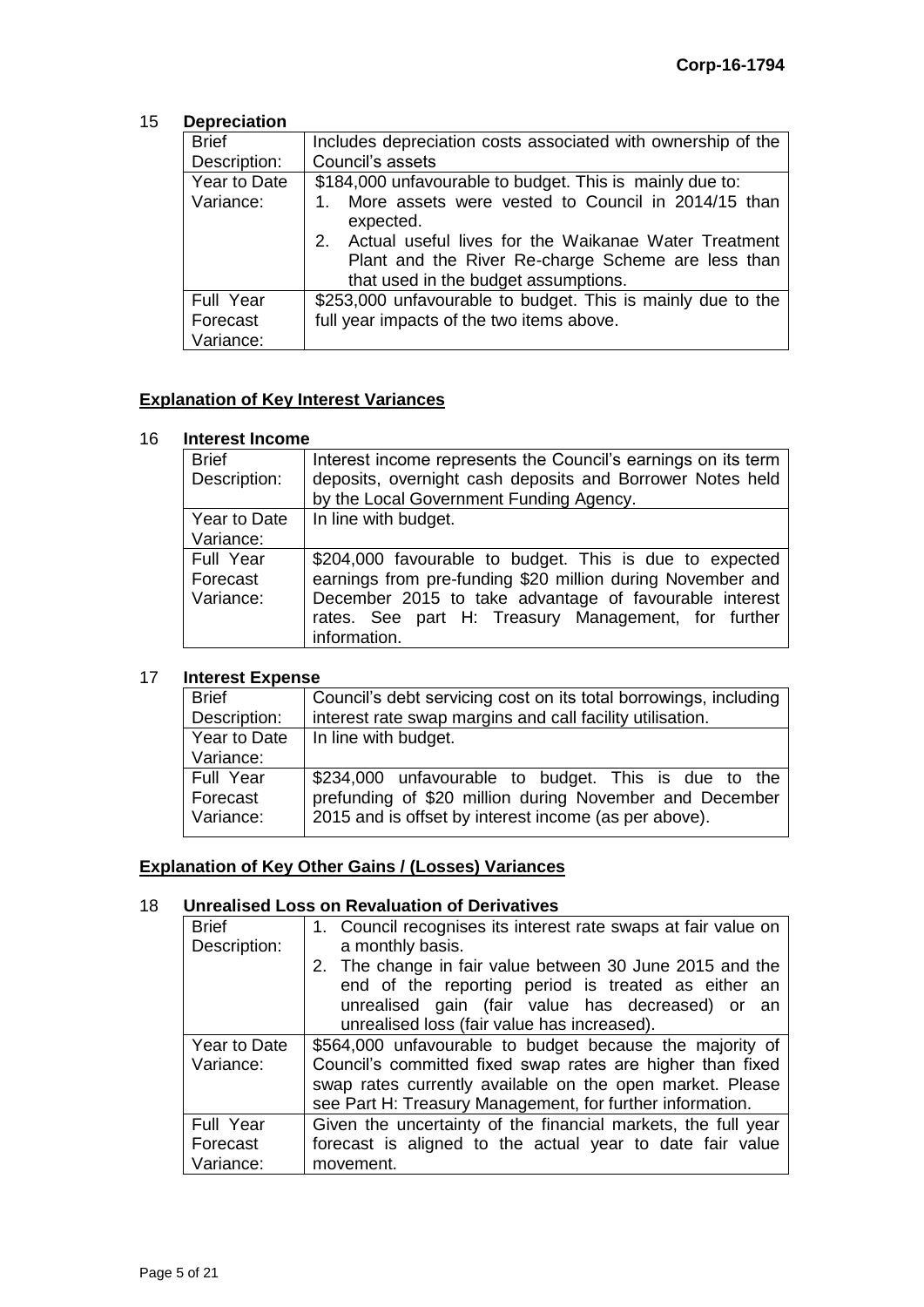# **Explanation of Other Comprehensive Revenue and Expense Variances**

### 19 **Revaluation of Property, Plant and Equipment**

| <b>Brief</b>                       | Council records its significant assets at fair value. Amongst                                                                                                                                                                                                                                                                                         |  |  |  |
|------------------------------------|-------------------------------------------------------------------------------------------------------------------------------------------------------------------------------------------------------------------------------------------------------------------------------------------------------------------------------------------------------|--|--|--|
| Description:                       | other aspects, fair value also considers asset obsolescence<br>and impairment. To ensure fair value is best achieved,<br>Council transitioned to an annual asset revaluation<br>programme on a rolling basis as follows:<br>1. Three Waters Assets (Water, Wastewater, Stormwater,<br>flood protection) every two years starting 31 December<br>2015: |  |  |  |
|                                    | 2. Roading (including land under roads), every two years<br>starting 31 December 2016; and                                                                                                                                                                                                                                                            |  |  |  |
|                                    | 3. Land and Buildings (including Parks and Open Spaces),<br>every three years, starting 31 December 2016.                                                                                                                                                                                                                                             |  |  |  |
| Year to Date<br>Variance:          | \$10.16 million unfavourable to budget. This is a timing<br>difference as the budget has been incorrectly spread over the<br>vear.                                                                                                                                                                                                                    |  |  |  |
| Full Year<br>Forecast<br>Variance: | Work on the revaluation of Council's three waters assets has<br>commenced. At this stage the forecast has been set at the<br>budget but may be subject to change as work continues.                                                                                                                                                                   |  |  |  |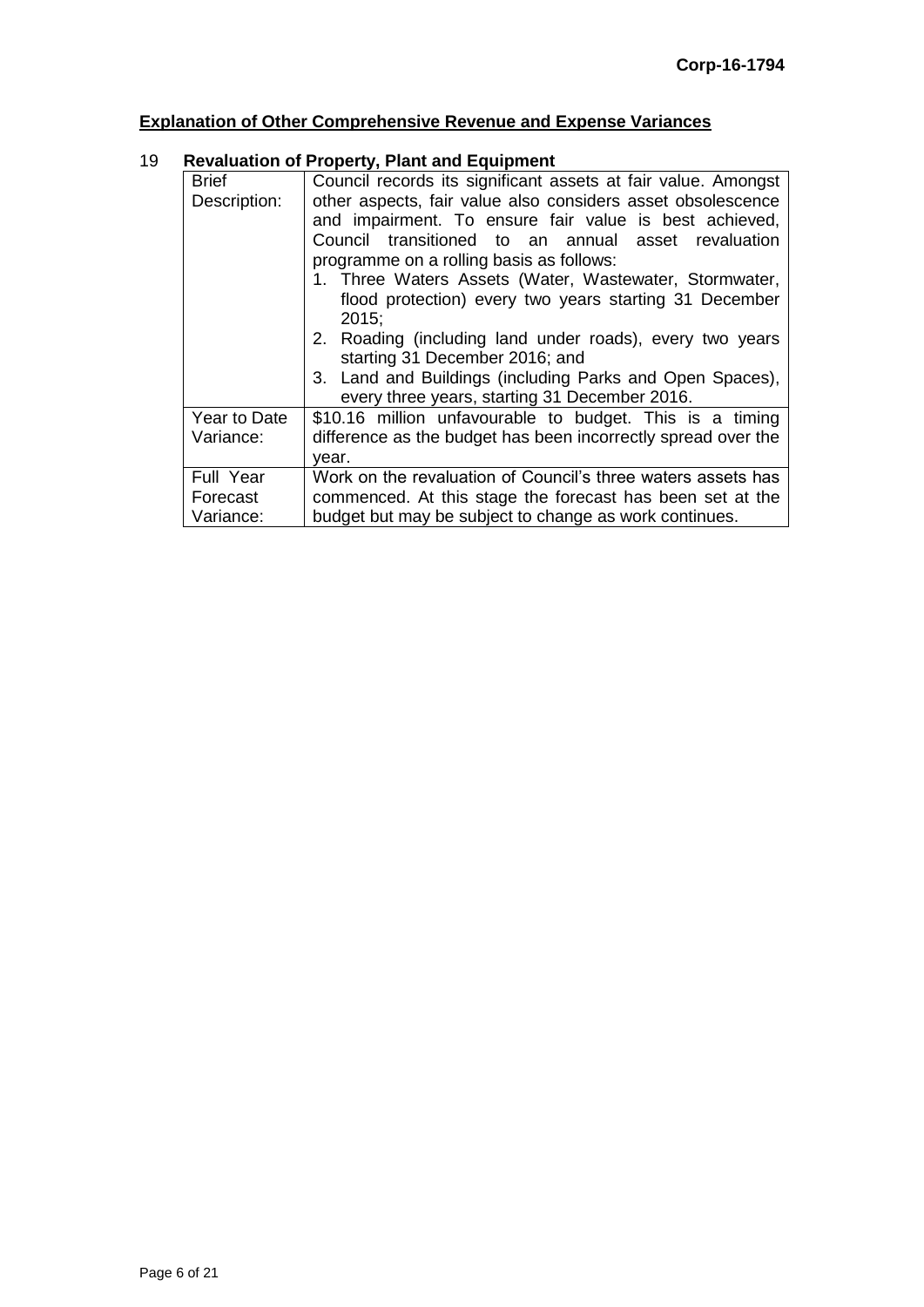# **Part B: Statement of Financial Position**

20 The Statement of Financial Position as at 31 December 2015 and the full year forecast are set out in Table 2, followed by an overview of the key variances to budget.

| Table 2                             | 2015/16<br><b>YTD Actual</b><br>\$000 | 2015/16<br><b>Year End</b><br><b>Forecast</b><br>\$000 | 2015/16<br><b>Year End</b><br><b>Budget</b><br>\$000 | 2015/16<br><b>Year End</b><br>Variance<br>\$000 |
|-------------------------------------|---------------------------------------|--------------------------------------------------------|------------------------------------------------------|-------------------------------------------------|
| Assets                              |                                       |                                                        |                                                      |                                                 |
| Cash and Cash Equivalents           | 61                                    | 200                                                    | 200                                                  |                                                 |
| Trade and Other Receivables         | 4,059                                 | 6,617                                                  | 6,617                                                |                                                 |
| Inventories                         | 88                                    | 142                                                    | 142                                                  |                                                 |
| Non-Current Assets Held for Sale    |                                       |                                                        |                                                      |                                                 |
| Property Plant and Equipment        | 1,438,511                             | 1,471,306                                              | 1,470,772                                            | 534                                             |
| <b>Forestry Assets</b>              | 218                                   | 218                                                    | 77                                                   | 141                                             |
| Intangible Assets                   | 731                                   | 923                                                    | 923                                                  |                                                 |
| <b>Other Financial Assets</b>       | 22,536                                | 12,278                                                 | 2,278                                                | 10,000                                          |
| Loans                               | 580                                   | 756                                                    | 756                                                  |                                                 |
|                                     |                                       |                                                        |                                                      |                                                 |
| <b>TOTAL ASSETS</b>                 | 1,466,784                             | 1,492,440                                              | 1,481,765                                            | 10,675                                          |
|                                     |                                       |                                                        |                                                      |                                                 |
| <b>Liabilities</b>                  |                                       |                                                        |                                                      |                                                 |
| Trade and Other Payables            | 5,322                                 | 15,661                                                 | 15,661                                               |                                                 |
| <b>Employee Benefit Liabilities</b> | 2,110                                 | 2,478                                                  | 2,478                                                |                                                 |
| Deposits                            | 731                                   | 900                                                    | 900                                                  |                                                 |
| <b>Borrowings</b>                   | 162,039                               | 158,848                                                | 148,848                                              | (10,000)                                        |
| Provisions                          | 4,924                                 | 4,133                                                  | 4,133                                                |                                                 |
| Derivative Financial Instruments    | 9,832                                 | 9,832                                                  | 6,455                                                | (3, 377)                                        |
|                                     |                                       |                                                        |                                                      |                                                 |
| <b>TOTAL LIABILITIES</b>            | 184,958                               | 191,852                                                | 178,475                                              | (13, 377)                                       |
|                                     |                                       |                                                        |                                                      |                                                 |
| <b>Public Equity</b>                |                                       |                                                        |                                                      |                                                 |
| <b>Accumulated Funds</b>            | 570,257                               | 568,181                                                | 570,883                                              | (2,702)                                         |
| Reserves and Special Funds          | 2,962                                 | 3,389                                                  | 3,389                                                |                                                 |
| <b>Revaluation Reserve</b>          | 708,607                               | 729,018                                                | 729,018                                              |                                                 |
| <b>TOTAL EQUITY</b>                 | 1,281,826                             | 1,300,588                                              | 1,303,290                                            | (2,702)                                         |
|                                     |                                       |                                                        |                                                      |                                                 |
| TOTAL LIABILITIES AND EQUITY        | 1,466,784                             | 1,492,440                                              | 1,481,765                                            | (10, 675)                                       |

#### **Overall Summary**

#### **Year to date**

- 21 Council's only material changes to its financial position for the six months ended 31 December 2015 were in respect to financial investments and borrowings.
- 22 New debt of \$20 million was issued during November and December 2015 to secure lower borrowing costs. \$10 million of new debt was issued to prefund \$10 million of debt maturing in December 2016 and a further \$10 million of new debt was issued to prefund Council's 2015/16 Capital Works Programme. All pre-funding was invested on fixed term deposits at the most favourable rate of return.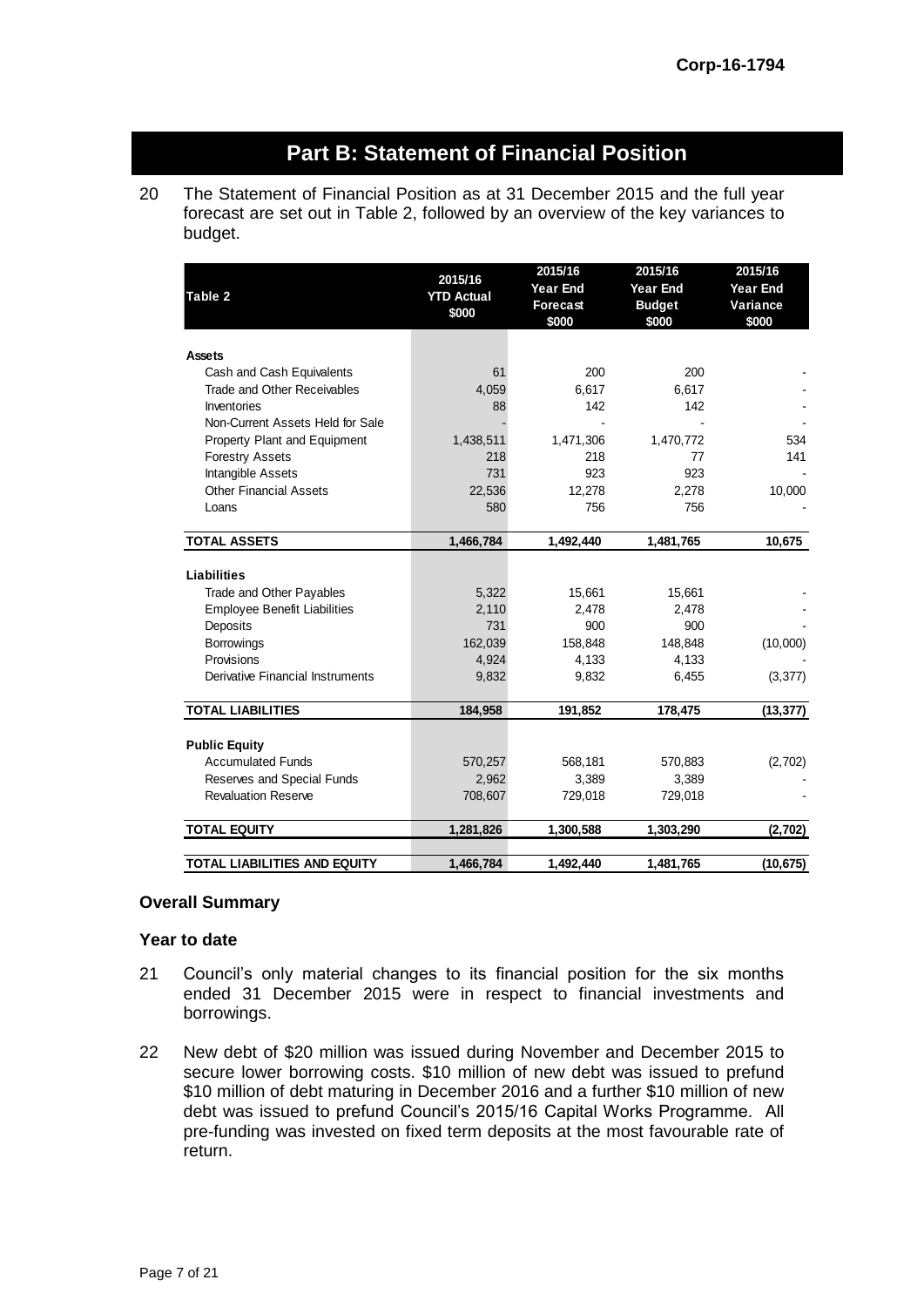#### **Full Year Forecast**

- 23 Council's assets are forecast to be \$10.68 million favourable to budget. This is due to the following:
	- Pre-funding of \$10 million of debt maturing in December 2016.
	- More assets were vested to the Council in 2014/15 then expected.
	- In 2013/14, eight hectares of pine trees on the Otaihanga landfill were believed to be located within the expressway designation and were sold to NZTA. However, these trees actually fell outside of the expressway designation and were returned to Council in 2014/15. This was not included in the 2015/16 budget.
- 24 Council's liabilities are expected to be \$13.38 million unfavourable to budget. This is mainly due to the following reasons:
	- Pre-funding of \$10 million of debt maturing in December 2016
	- The fair value of Council's committed derivative financial instruments is estimated to be \$3.38 million unfavourable to budget due to low interest rates. Please see Part H: Treasury Management for further information.
- 25 Total equity is forecast to be \$2.7 million unfavourable to budget. This is mainly due to the impact of low interest rates leading to unrealised losses on Council's derivative financial instruments.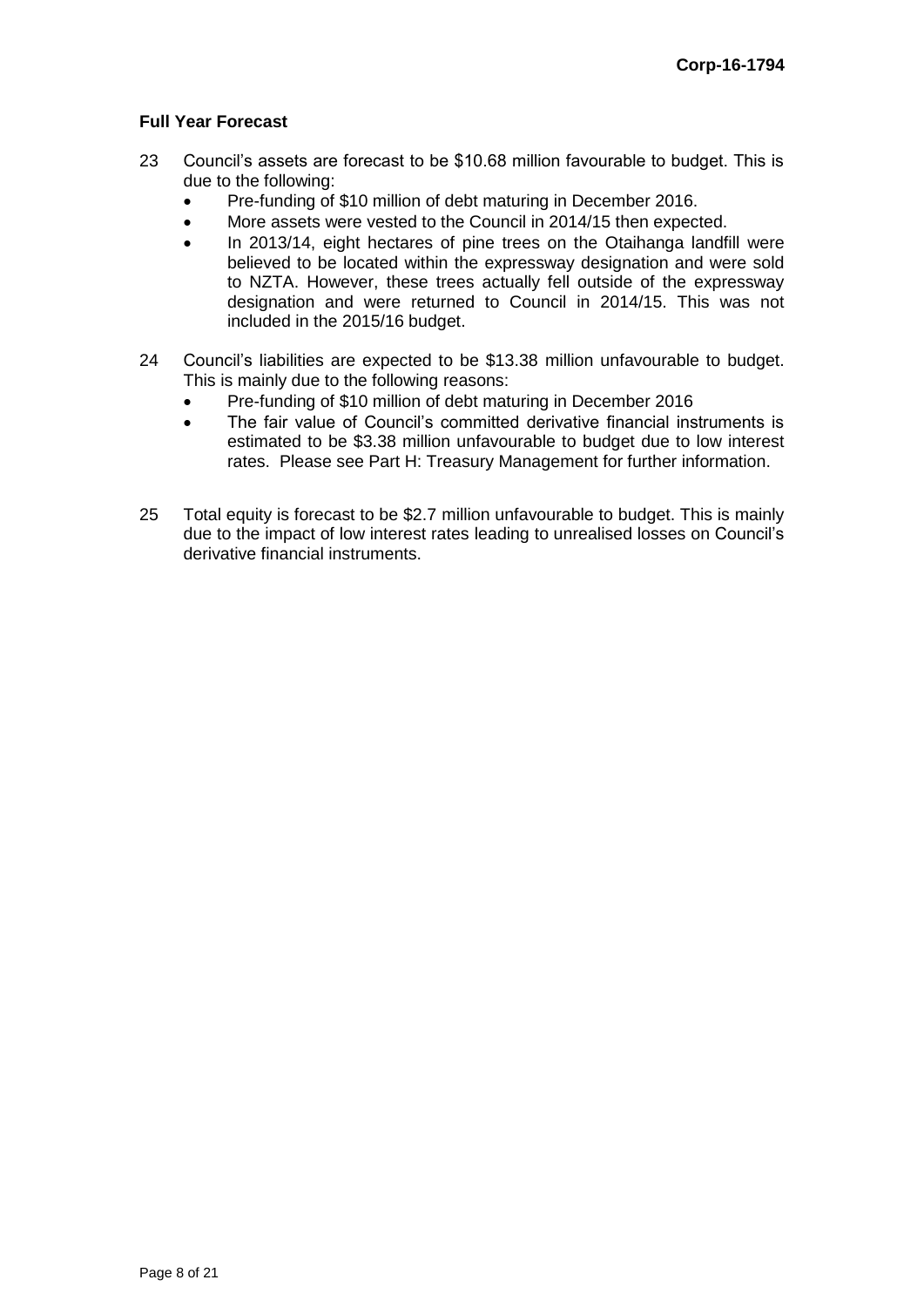# **Part C: Statement of Cash Flows**

26 The Statement of Cash Flows for the six months ended 31 December 2015 and the full year forecast are set out in Table 3, followed by an overview of the key variances to budget.

| Table 3                                                    | 2015/16           | 2015/16          | 2015/16                 | 2015/16   |
|------------------------------------------------------------|-------------------|------------------|-------------------------|-----------|
|                                                            |                   | <b>Full Year</b> |                         | Full Year |
|                                                            | <b>YTD Actual</b> | <b>Forecast</b>  | <b>Full Year Budget</b> | Variance  |
|                                                            | \$000             | \$000            | \$000                   | \$000     |
|                                                            |                   |                  |                         |           |
| Cash was provided from:                                    |                   |                  |                         |           |
| Kapiti Coast District Council Rates                        | 28,321            | 45,976           | 45,976                  |           |
| Greater Wellington Regional Council Rates                  | 4,878             |                  |                         |           |
| Grants and Subsidies - Operating                           | 642               | 2,862            | 2,862                   |           |
| Interest Received                                          | 44                | 216              | 216                     |           |
| <b>Charges and Fees</b>                                    | 4,506             | 16,637           | 16,637                  |           |
| GST (net)                                                  | 1,091             | 299              | 299                     |           |
|                                                            | 39,482            | 65,990           | 65,990                  |           |
| Cash was applied to:                                       |                   |                  |                         |           |
| Payments to Employees and Suppliers                        | 28,548            | 45,377           | 45,377                  |           |
| Rates Paid to Greater Wellington Regional Council          | 4,878             |                  |                         |           |
|                                                            | 33,426            | 45,377           | 45,377                  |           |
|                                                            |                   |                  |                         |           |
| Net Cash Flows from Operating Activities                   | 6,056             | 20,613           | 20,613                  |           |
|                                                            |                   |                  |                         |           |
| <b>Cash Flows from Investing Activities</b>                |                   |                  |                         |           |
| Cash was provided from:                                    |                   |                  |                         |           |
| Proceeds from Sale of Property, Plant and Equipment        | 266               |                  |                         |           |
| Procees from capital grants                                | 220               | 648              | 1,415                   | (767)     |
|                                                            | 486               | 648              | 1,415                   | (767)     |
| Cash was applied to:                                       |                   |                  |                         |           |
| Construction and Purchase of Property, Plant and Equipment | 5,613             | 22,427           | 22,427                  |           |
| Purchase of Investments                                    | 20,340            | 10,287           | 287                     | (10,000)  |
|                                                            | 25,953            | 32,714           | 22,714                  | (10,000)  |
|                                                            |                   |                  |                         |           |
| Net Cash Flows from Investing Activities                   | (25, 467)         | (32,066)         | (21, 299)               | (10, 767) |
|                                                            |                   |                  |                         |           |
| Cash Flows from Financing Activities                       |                   |                  |                         |           |
| Cash was provided from:                                    |                   |                  |                         |           |
| Short-term borrowings                                      | 25,800            |                  |                         |           |
| Long-term borrowings                                       | 19,974            | 38,832           | 8,832                   | 30,000    |
|                                                            | 45,774            | 38,832           | 8,832                   | 30,000    |
| Cash was applied to:                                       |                   |                  |                         |           |
| Interest on Borrowings                                     | 3,942             | 8,164            | 8,164                   |           |
| Short-term borrowings                                      | 23,800            |                  |                         |           |
| Long-term borrowings                                       |                   | 20,064           |                         | (20, 064) |
|                                                            | 27,742            | 28,228           | 8,164                   | 20,064    |
|                                                            |                   |                  |                         |           |
| Net Cash Flows from Financing Activities                   | 18,032            | 10,604           | 668                     | 9.936     |
|                                                            |                   |                  |                         |           |
| Net Increase/(Decrease) in Cash and Cash Equivalents       | (1, 379)          | (849)            | (18)                    | (831)     |
| Add Total Cash and Cash Equivalents at 1 July              | 1,440             | 218              | 218                     |           |
|                                                            |                   |                  |                         |           |
| TOTAL CASH AND CASH EQUIVALENTS                            | 61                | (631)            | 200                     | (831)     |

#### **Overall Summary**

27 During the second quarter of the year, Council took advantage of the current favourable interest rates and issued \$20 million of new long term debt. These funds were invested on term deposit.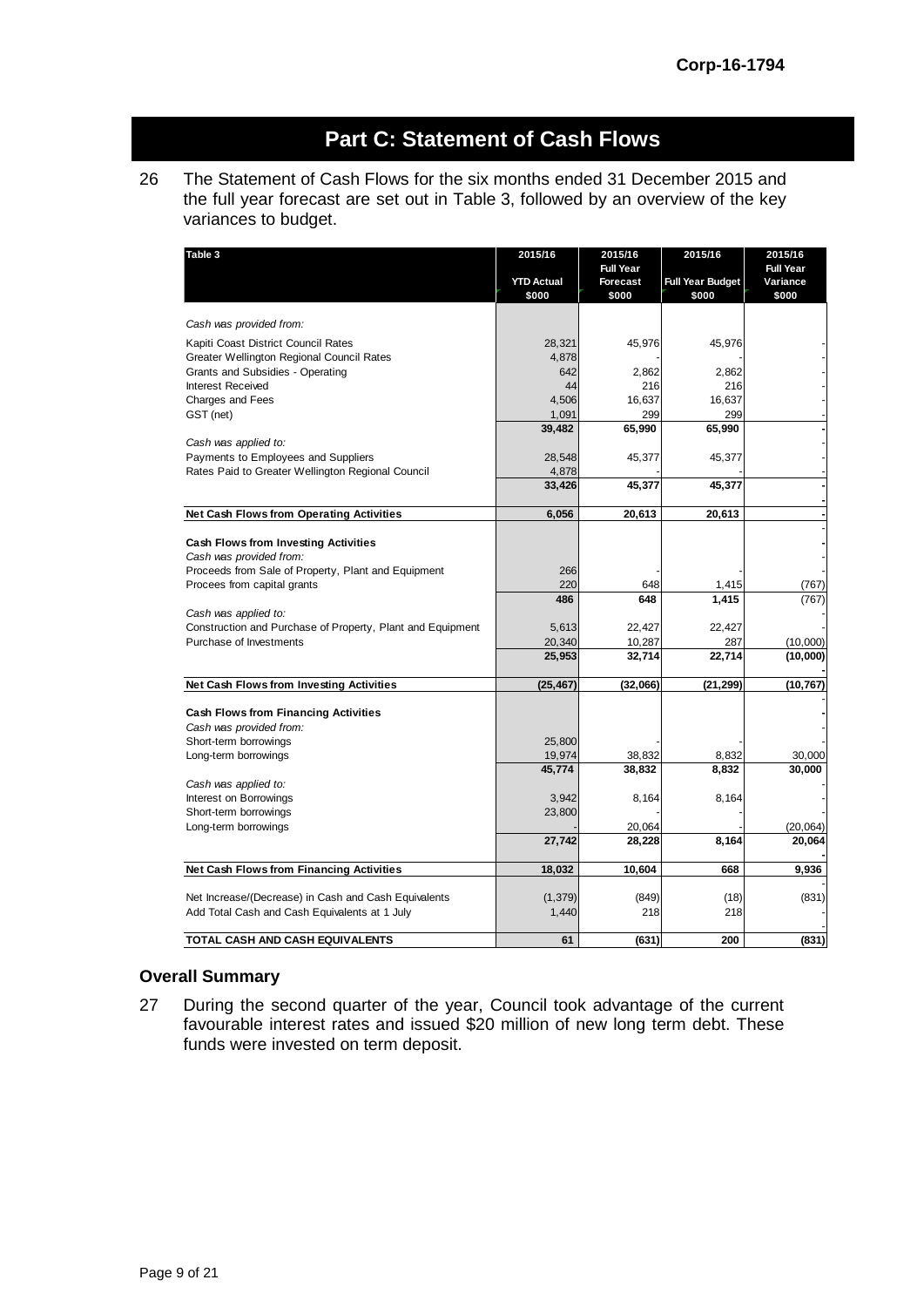### 28 **Cash Flow from Operating Activities**

| <b>Brief Description:</b> | Net cash flow generated from total operating revenue<br>less total operating expenditure.                                                                                                                                             |
|---------------------------|---------------------------------------------------------------------------------------------------------------------------------------------------------------------------------------------------------------------------------------|
| Year to Date:             | The half year realised a net cash inflow of \$6.01<br>million. This was mainly due to the receipt of rates<br>income for half of the year offset by lower than<br>expected levels of operating expenditure during the<br>same period. |
| Full Year Forecast:       | Expected to be in line with budget at this stage.                                                                                                                                                                                     |

#### 29 **Cash Flows from Investing Activities**

| <b>Brief Description:</b>  | Net cash flow generated from the sale and purchase<br>of Council assets.                                                                                                                                                                                                                                                                              |  |  |  |  |
|----------------------------|-------------------------------------------------------------------------------------------------------------------------------------------------------------------------------------------------------------------------------------------------------------------------------------------------------------------------------------------------------|--|--|--|--|
| Year to Date:              | The half year realised a net cash outflow of \$25.47<br>million on assets mainly due to:<br>1. The investment of \$20 million on fixed term<br>deposit. The funds invested were obtained from<br>new debt issued during the second quarter.<br>2. NZTA subsidies of \$220,000 were received.<br>3.<br>Council spent \$5.6 million on capital projects |  |  |  |  |
| <b>Full Year Forecast:</b> | \$10.77 million unfavourable to budget. This is due to:<br>New debt of \$10 million issued in November 2015<br>to pre-fund \$10 million of debt maturing in<br>December 2016.<br>2. Reduced Grants and subsidies of \$0.77 million<br>from NZTA.                                                                                                      |  |  |  |  |

### 30 **Cash Flows from Financing Activities**

| <b>Brief Description:</b>  | Net cash flow from borrowings.                          |
|----------------------------|---------------------------------------------------------|
| Year to Date:              | The half year realised a net cash inflow of \$18.03     |
|                            | million. This is mainly due to:                         |
|                            | 1. New debt of \$20 million issued during the second    |
|                            | quarter. Please see Part H: Treasury                    |
|                            | Management for further information.                     |
|                            | 2. Interest paid on borrowings of \$3.94 million        |
| <b>Full Year Forecast:</b> | \$9.94 million favourable to budget. This is mainly due |
|                            | to new debt of \$10 million issued in November 2015 to  |
|                            | pre-fund debt maturing in December 2016.                |

#### **General Note**

31 Parts A to C include minor corrections to the 2015/16 budget as reported in the 2015-35 Long Term Plan.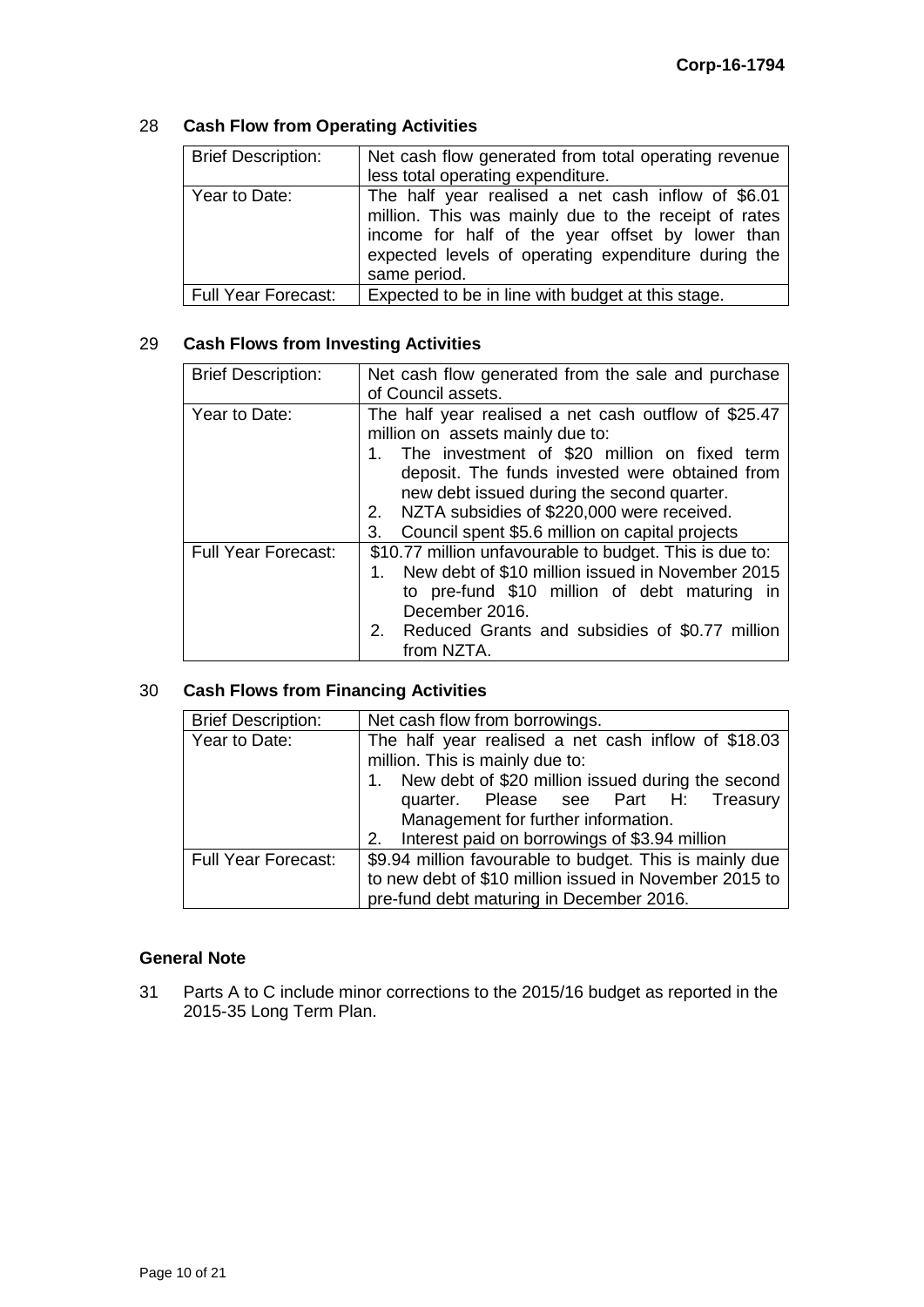## **Part D: Statement of Rates Funding**

- 32 The rates surplus/(deficit) is different to the net operating surplus/(deficit) per the Statement of Comprehensive Revenue and Expense as shown on page 2, due to the following:
	- Net operating surplus/(deficit) covers all of Council's operating revenue and expense from all funding sources, including vested assets and unrealised gains/(losses) on revaluation of financial derivatives.
	- The rates surplus/(deficit) only covers Council's revenue and expense that is rates funded.
- 33 Table 4 below details the actual rates funding deficit for the quarter ended 31 December 2015, and the forecast for the full year.

|                                                                   | Dec YTD  | <b>FY</b> |
|-------------------------------------------------------------------|----------|-----------|
| <b>Table 4 Rates Revenue Requirement</b>                          | Actual   | Forecast  |
|                                                                   | \$000's  | \$000's   |
|                                                                   |          |           |
| <b>Net Operating Surplus/(Deficit)</b>                            | (3, 391) | (4,780)   |
| Adjusted by income and expenditure variances not funded by rates: |          |           |
| Add:                                                              |          |           |
| Fair value movement in interest rate swaps                        | 564      | 198       |
| Reduced Capital Funding and vesting of assets                     | 1,203    | 619       |
| Movement in net expenditure funded by reserves                    | 113      |           |
|                                                                   |          |           |
| Underlying net surplus/(deficit)                                  | (1, 511) | (3,962)   |
|                                                                   |          |           |
| Less: budgeted net surplus/(Deficit)                              | (2, 213) | (4,010)   |
|                                                                   |          |           |
| Variance                                                          | 702      | 48        |

- 34 The year to date rates surplus/deficit is \$702,000 favourable to budget. This largely reflects lower levels of expenditure at the beginning of the year rather than cost savings that will impact on the full year result.
- 35 The rates surplus/deficit is forecast to be marginally favourable to 30 June 2016 budget.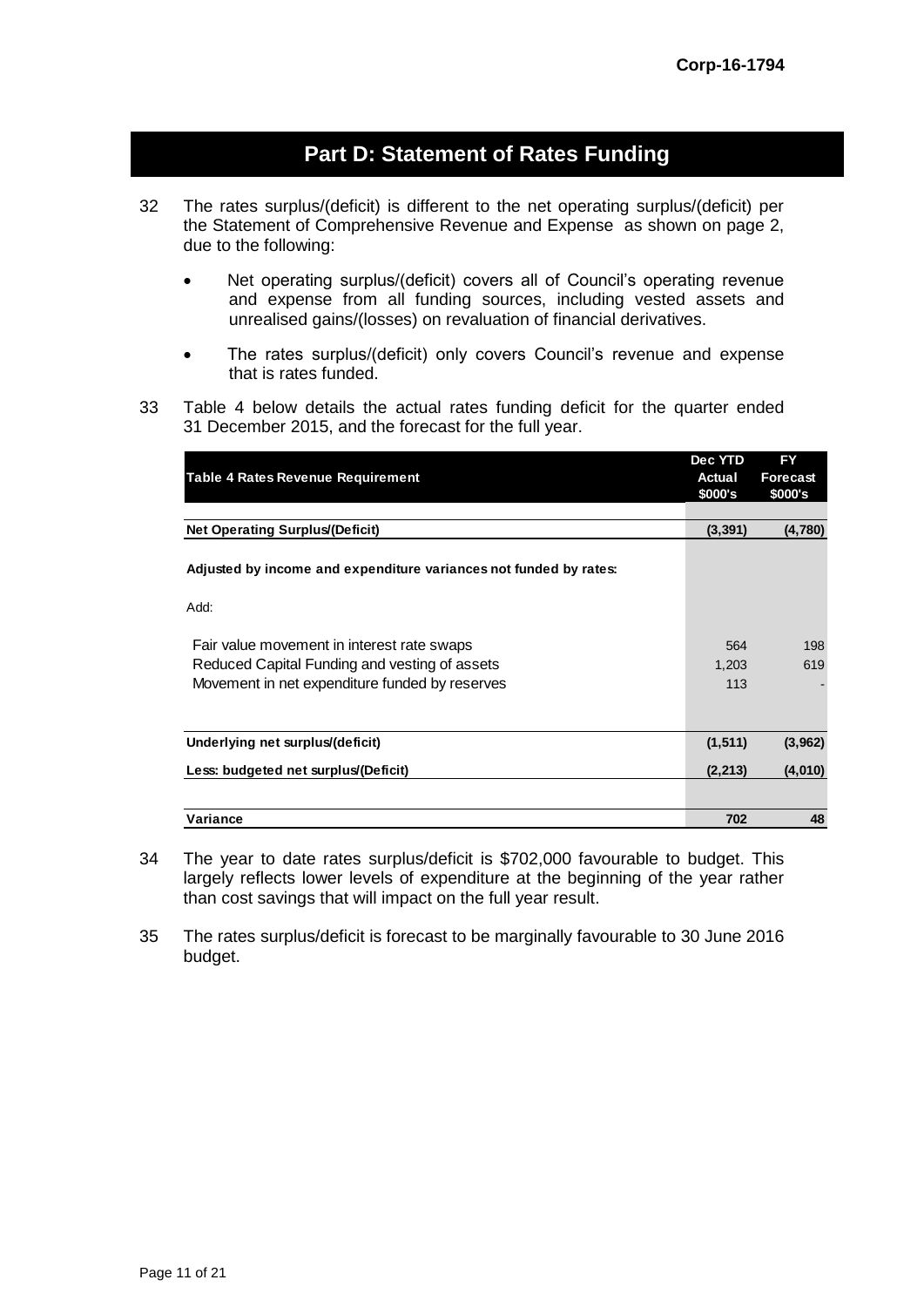## **Part E: Water Account Statement**

- 36 A water account is a mechanism that captures the total cost of providing potable water. This includes reticulation and treatment. Ideally the total cost of providing potable water is fully recovered by fixed and metered water rates each year. The water account is a closed account. This means that any surpluses will be held within the account to fund future costs of providing water. Conversely any deficits will need to be recovered from future water charges.
- 37 Water usage is expected take a number of years to normalise as Districtwide water meter charging for all residential properties commenced from July 2014. Therefore, we need to carefully monitor usage trends to best determine what charges are necessary to fully recover Council's costs of providing a treated water supply.
- 38 The Water Account is currently in deficit. We plan to gradually increase our water rates over the next five years, to a level that makes sure that we are able to recover the full cost of providing this service across the district.
- 39 This gradual increase has been planned to smooth the rate of change for the community within an acceptable time frame.
- 40 The table below outlines the current water account position. It outlines that from 2014/15 to 2016/17 Council will not recover the full cost of providing water. From 2017/18 to 2019/20 however the surpluses will ensure that the full cost of water is recovered from water rates.

|                                      | 2014/15<br>Actual | 2015/16<br>Forecast | $2016/17 -$<br>AP | 2017/18  | 2018/19 | 2019/20 |
|--------------------------------------|-------------------|---------------------|-------------------|----------|---------|---------|
| Total water rates (\$000)            | 7.615             | 7.826               | 8.212             | 8.638    | 9.092   | 9.375   |
| Total cost of water proposed (\$000) | (8.143)           | (8.232)             | (8,337)           | (8, 475) | (8,630) | (8,980) |
| Annual Surplus/(Deficit)             | (528)             | (406)               | (125)             | 163      | 462     | 395     |
| Cumulative surplus/(Deficit)         | (528)             | (934)               | (1,058)           | (896)    | (434)   | (39)    |

41 We are forecasting to use less water in 2015/16 than planned. This is due to water volumes continuing to be lower than expected. The Long-Term Plan assumed a total usage of 4.33 million cubic metres and 24,585 water connections for 2015/16. Current trends suggest that we may only consume 4.06 million cubic metres. This lower usage is partially offset by more actual fixed connections.

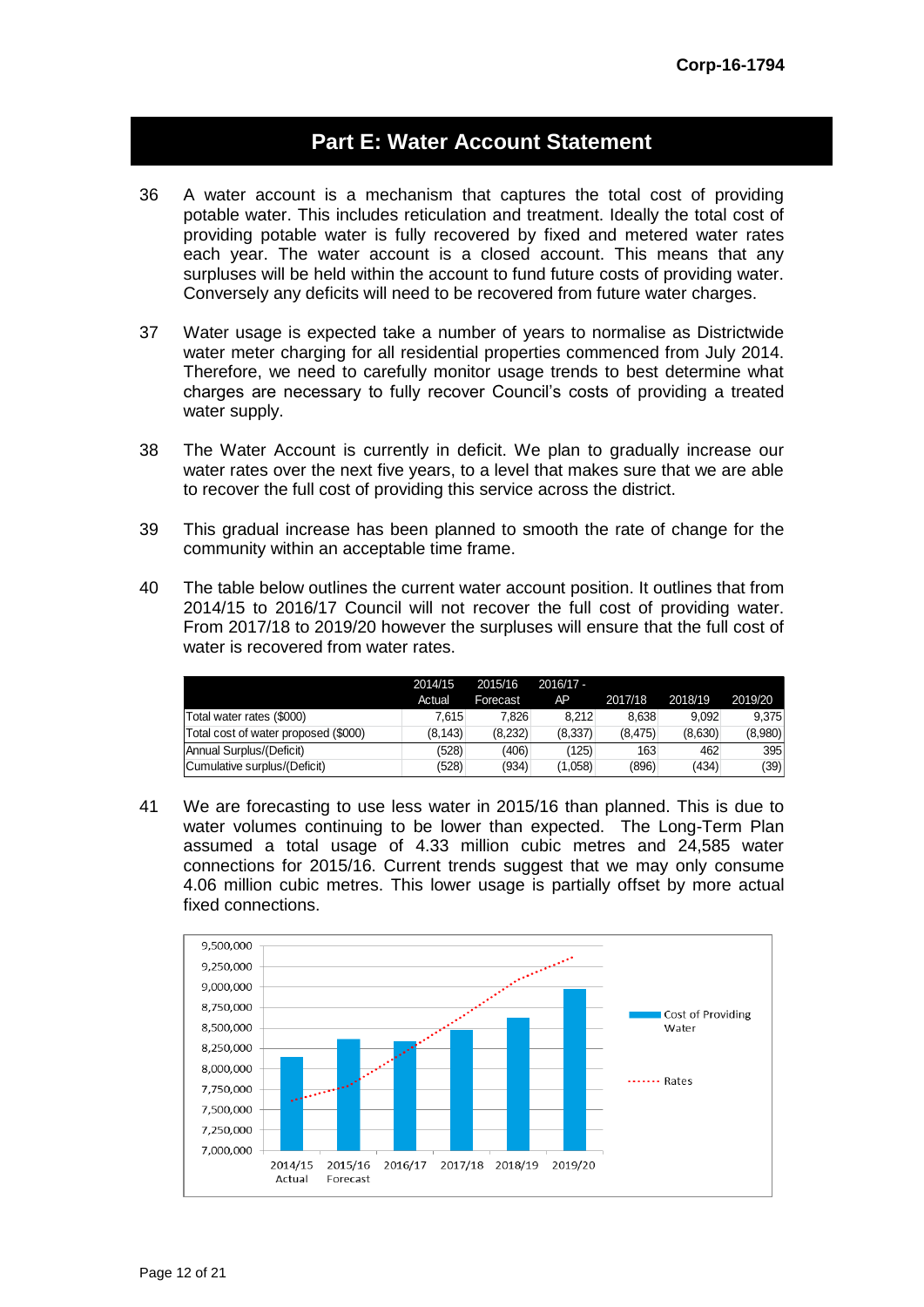# **Part F: Capital Spending Programme**

### 42 Table 5 provides a summary of the 2015/16 capital expenditure programme.

| Table 5                                           | December<br><b>YTD Actual</b><br>2015/16<br>(\$'000) | YTD<br><b>Budget</b><br>2015/16<br>(\$'000) | <b>Full Year</b><br>Budget<br>2015/16<br>(\$'000) |
|---------------------------------------------------|------------------------------------------------------|---------------------------------------------|---------------------------------------------------|
| Otaki Building Renewals/Roof                      | 14                                                   | 0                                           | 340                                               |
| Te Atiawa Park                                    | 66                                                   | $\Omega$                                    | 975                                               |
| <b>Strategic Land Purchase</b>                    | 35                                                   | 920                                         | 1,841                                             |
| Youth Hub                                         | $\Omega$                                             | 125                                         | 250                                               |
| <b>Materials Additions</b>                        | 311                                                  | 250                                         | 450                                               |
| <b>CWB Capital UCF</b>                            | 66                                                   | 300                                         | 600                                               |
| NZTA Sealed Road Resurfacing                      | 66                                                   | 499                                         | 999                                               |
| NZTA Traffic Services Renewals                    | 83                                                   | 182                                         | 364                                               |
| <b>CWB New Capital</b>                            | 50                                                   | 363                                         | 725                                               |
| NZTA Minor Improvements                           | 120                                                  | 175                                         | 350                                               |
| <b>Local Area Connectors</b>                      | 127                                                  | 0                                           | 663                                               |
| <b>Major Community Connector Upgrades</b>         | 100                                                  | $\Omega$                                    | 1,535                                             |
| Landfill Closure                                  | 97                                                   | 193                                         | 500                                               |
| <b>Town Centre Major Connectors</b>               | 161                                                  | 466                                         | 1,328                                             |
| Waikakariki Gravel Extraction                     | 39                                                   | 200                                         | 400                                               |
| Coastal Protection Paekākāriki                    | 33                                                   | 141                                         | 282                                               |
| <b>Tilley Road</b>                                | 37                                                   | 285                                         | 570                                               |
| Paraparaumu/Raumati Network Pipe Renewal          | 191                                                  | 160                                         | 270                                               |
| Paraparaumu/Raumati Reticulation Renewals Planned | 19                                                   | 125                                         | 250                                               |
| Paraparaumu North WW Network Reconfig             | 12                                                   | 30                                          | 300                                               |
| Waikanae Duplicate Rising Main - Advanced         | 116                                                  | 25                                          | 250                                               |
| WW Treatment PLT Dissolved Air Floatation         | 35                                                   | 350                                         | 700                                               |
| Waikanae RRWG Bore Upgrade                        | 58                                                   | 80                                          | 250                                               |
| Otaki Beach Swps                                  | 720                                                  | 1,800                                       | 3,601                                             |
| Otaki WWTP Consent Upgrades                       | 12                                                   | $\Omega$                                    | 300                                               |
| Plant Purchase & Renewal A/C                      | 75                                                   | 225                                         | 450                                               |
| Projects less than \$250k                         | 1,748                                                | 2,968                                       | 7,177                                             |
| <b>TOTAL Capital Expenditure</b>                  | 4,391                                                | 9,862                                       | 25,718                                            |

43 Please refer to the CBC Activity Report – 1 Oct to 31 Dec (SP-16-1809) for more detailed information.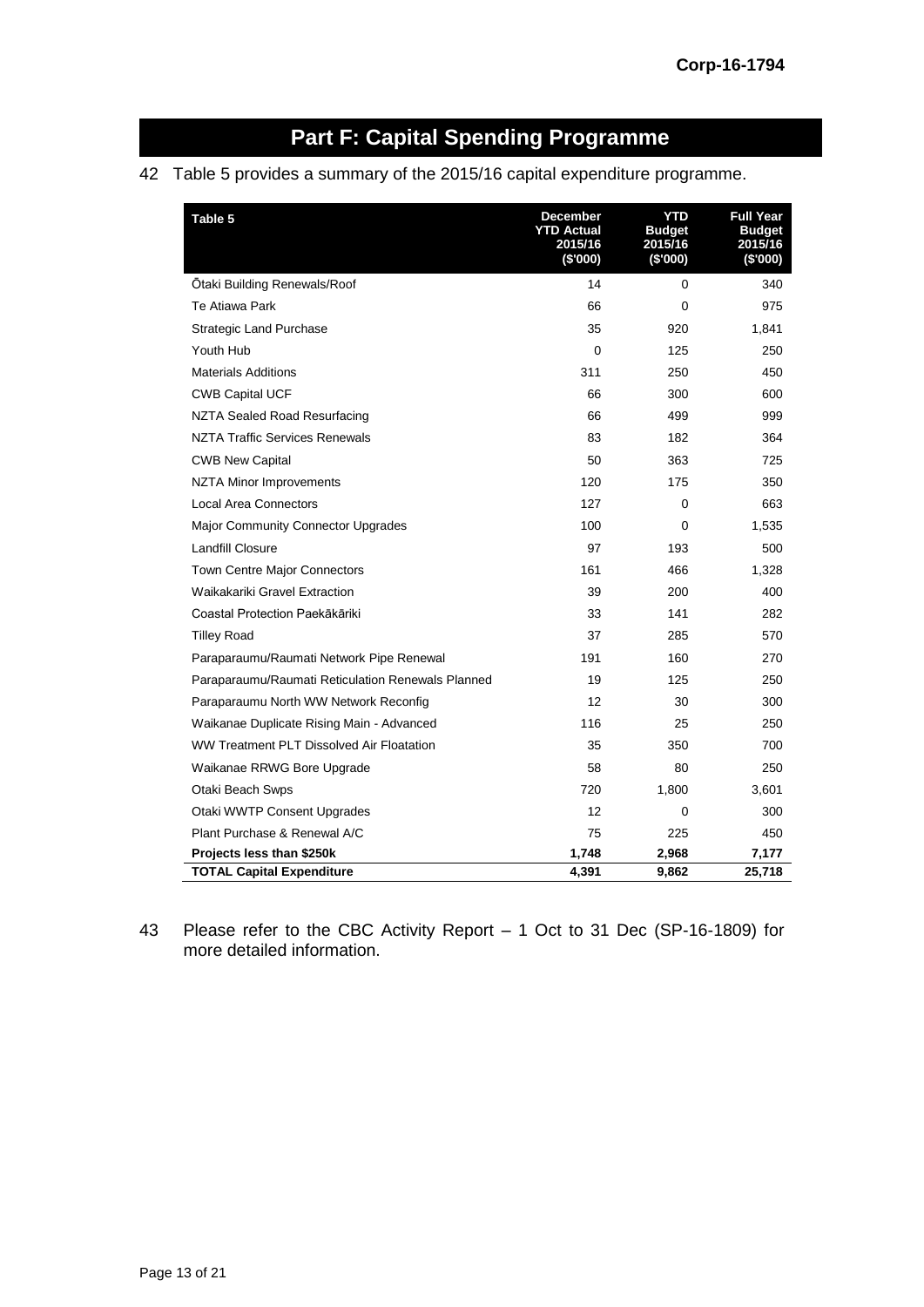# **Part G: Outstanding Rates Debt as at 31 December 2015**

#### **Property Rates Outstanding (Excluding Water Rates)**

- 44 \$2.12 million of property rates are outstanding as at 31 December 2015 (\$2.45 million: 31 December 2014).
- 45 Rate payments received are first applied to rate arrears. The chart below reflects a reduction in the overall rates debt as at 31 December 2015 compared to 31 December 2014.



46 Council collects current year rates on behalf of the Greater Wellington Regional Council. \$1.43 million of current rates outstanding as at 31 December 2015 is split as follows:

|                                                              | \$000 | \$000 |
|--------------------------------------------------------------|-------|-------|
| Kāpiti Coast District Council rates                          | 977   |       |
| Kāpiti Coast District Council penalties                      | 242   |       |
| <b>Total Käpiti Coast District Council outstanding rates</b> |       | 1,219 |
| Greater Wellington Regional Council rates                    | 167   |       |
| <b>Greater Wellington Regional Council penalties</b>         | 42    |       |
| <b>Total Greater Wellington Regional Council</b>             |       | 209   |
| outstanding rates                                            |       |       |
| Total 2015/16 rates outstanding as at 31 December 2015       |       | 1.428 |

47 Council's rates collection process involves follow up with outstanding debtors and payment arrangements to ensure debts are settled over a reasonable time period.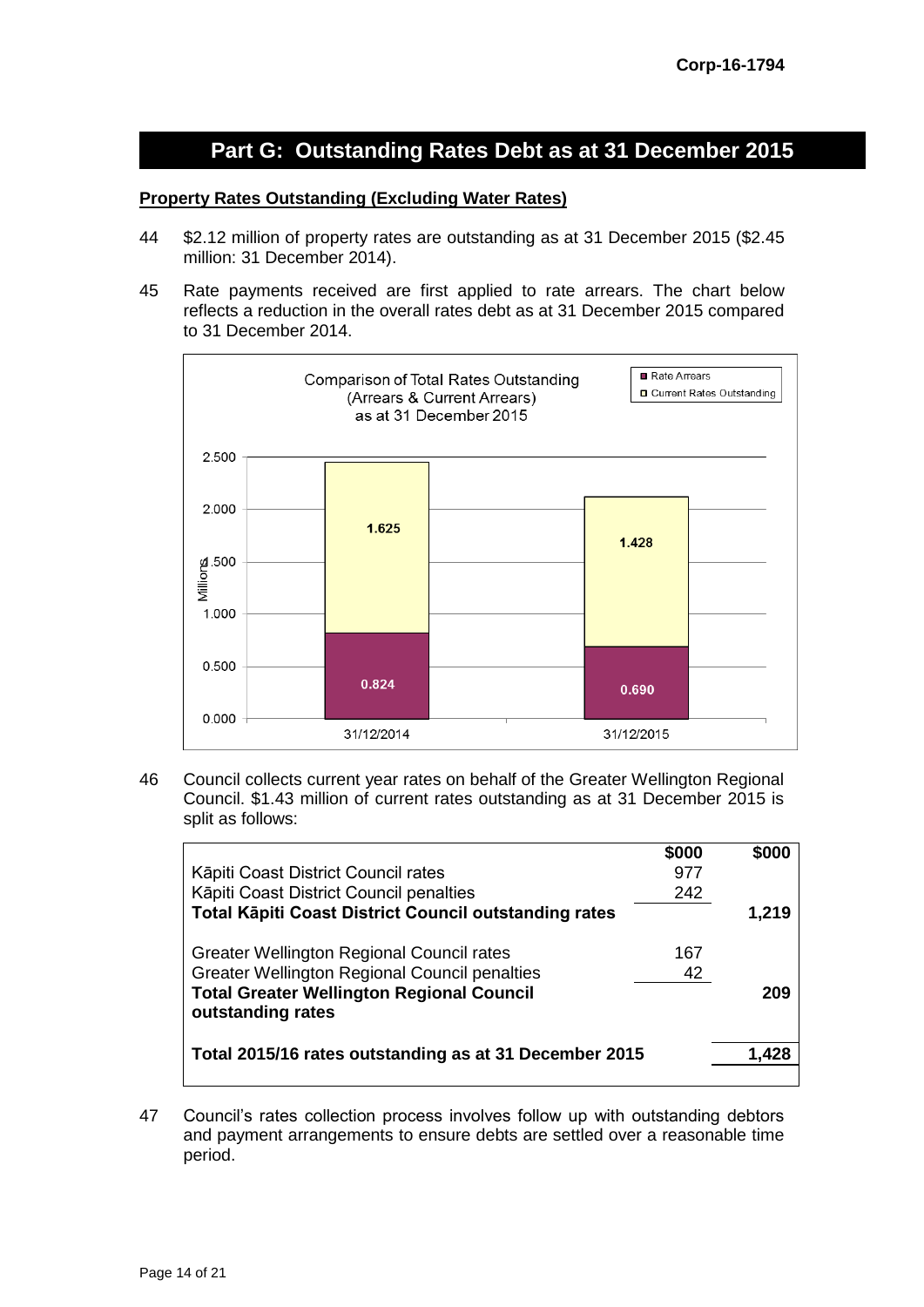48 The graph below shows a comparison of the rates arrears outstanding as at 31 December 2015 and for the previous 4 years.



49 The graph below details the total rates arrears of \$690,000 by Property Use Category. The majority of the total rates arrears are from residential properties.



50 The rates arrears from Māori Freehold Land include mainly rate arrears owed to Greater Wellington Regional Council. Their policy is to remit such rates that are six years old.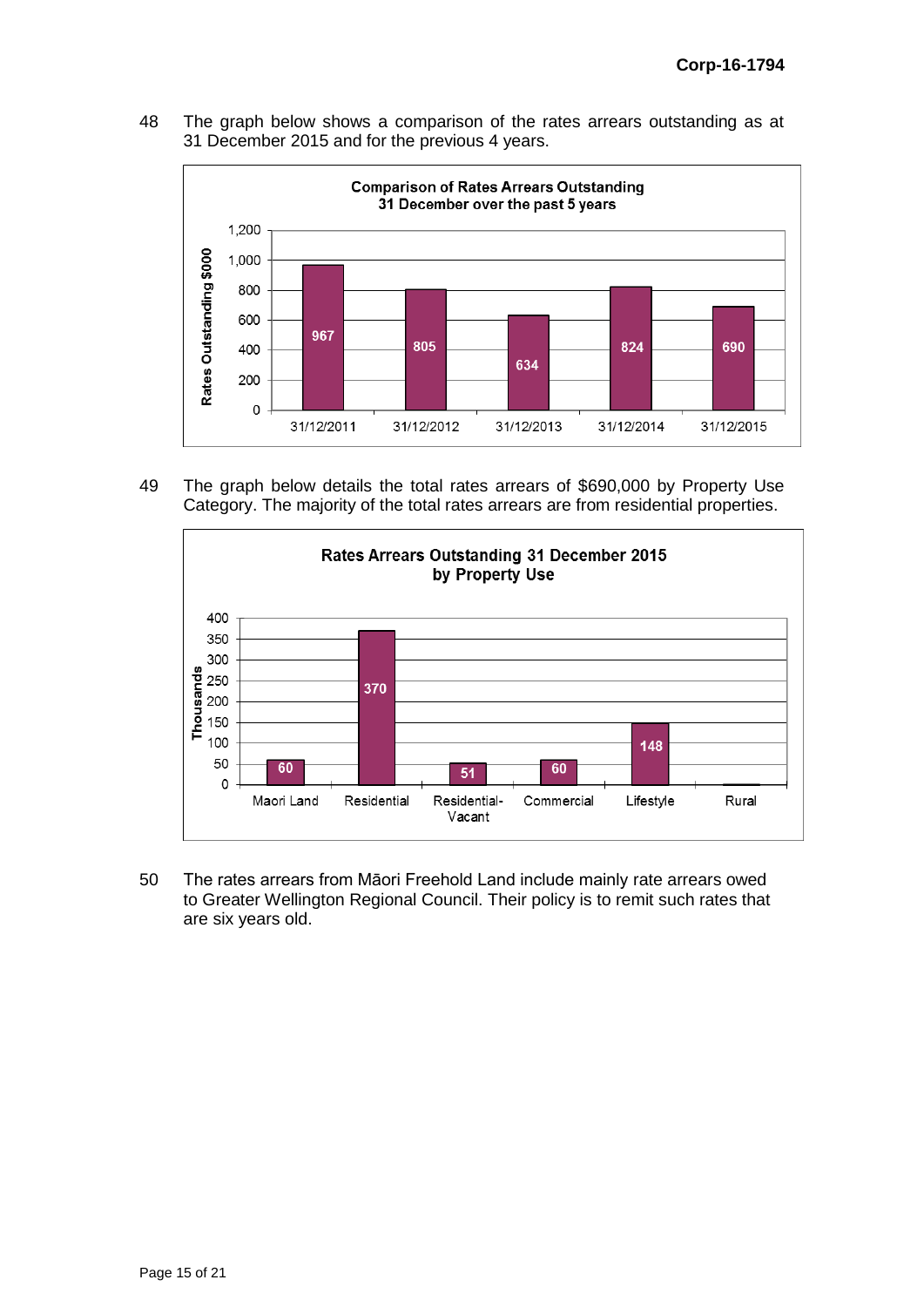#### **Water Rates Outstanding**

- 51 A total of \$846,000 of water rates (both current and arrears) is outstanding as at 31 December 2015.
- 52 Water rate payments received are first applied to water rate arrears. The chart below reflects a slight increase in the overall water rates debt as at 31 December 2015 compared to 31 December 2014. The current rate of collection is tracking at 81 per cent.



53 The graph below details the total water rates outstanding by Property Use Category. The majority of the outstanding water rates are from residential properties.

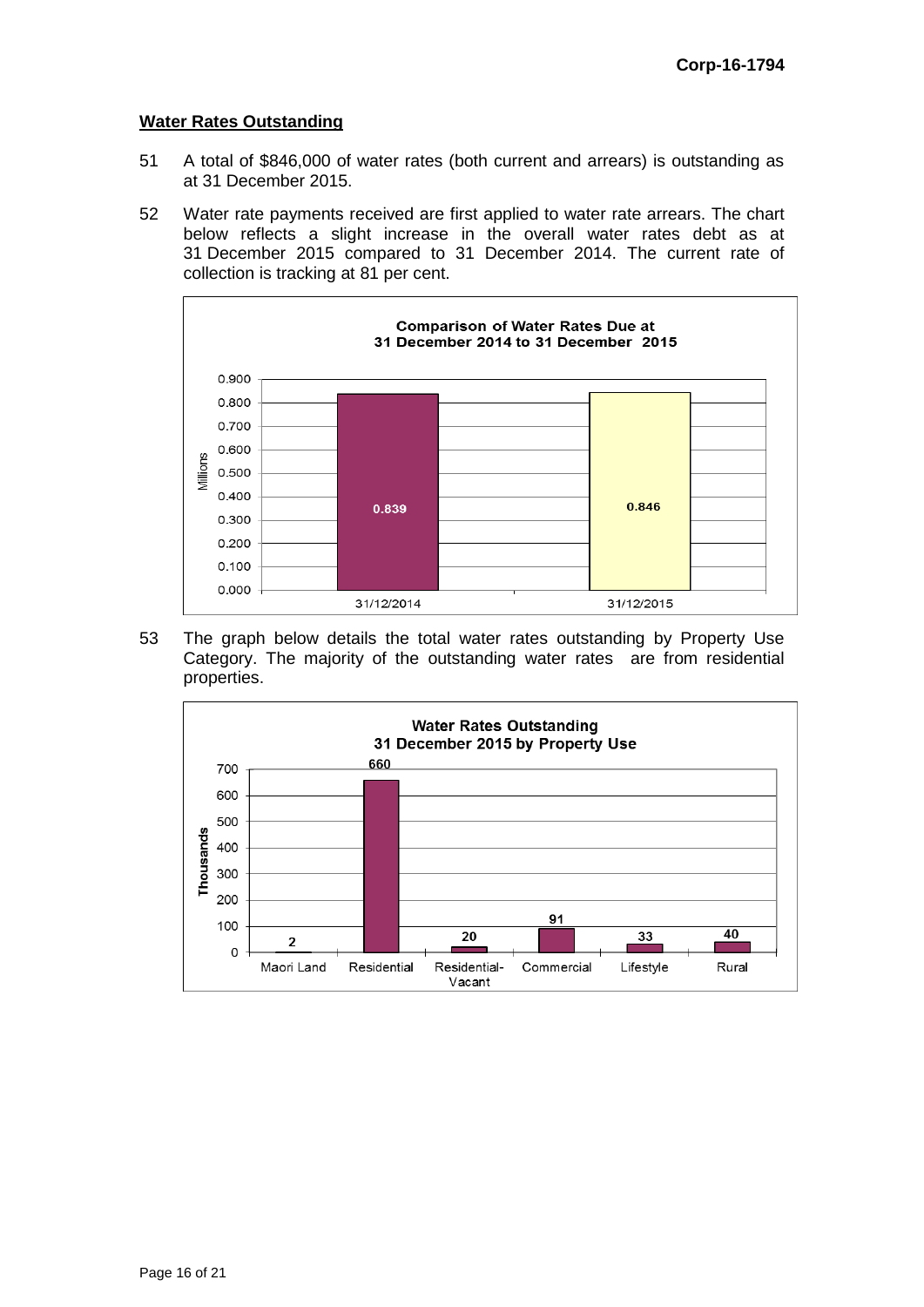54 The graph below details the ageing of the total water rates outstanding. \$511,000 or 60% of the Council's outstanding water rates are older than 90 days.



55 Table 7 below details the total rate remissions (including Central Government Rates Rebates) granted for the six months ended 31 December 2015. A forecast for the year ended 30 June 2016 is also provided.

| Table 7                                                                                                                        | Dec YTD<br><b>Actual</b><br>\$000 | <b>Full Year</b><br><b>Forecast</b><br>\$000 | <b>Full Year</b><br><b>Budget</b><br>\$000 | <b>Full Year</b><br><b>Variance</b><br>\$000 |
|--------------------------------------------------------------------------------------------------------------------------------|-----------------------------------|----------------------------------------------|--------------------------------------------|----------------------------------------------|
| <b>Community properties (Council</b><br>and Private ownership), sporting,<br>recreational and other community<br>organisations | 18                                | 18                                           | 87                                         | (35)                                         |
| Residential rating units containing<br>two separately habitable units                                                          | 61                                | 104                                          |                                            |                                              |
| <b>Financial Hardship</b>                                                                                                      |                                   | 125                                          | 125                                        |                                              |
| One off expenditure relating to the<br>repairs to water leaks, serious<br>health issue or essential housing<br>maintenance     |                                   | 25                                           | 25                                         |                                              |
| High water consumption for larger<br>families                                                                                  |                                   | 50                                           | 50                                         |                                              |
| <b>Total Council Rates Remissions</b>                                                                                          | 81                                | 322                                          | 287                                        | (35)                                         |
| <b>Central Government Rebates</b>                                                                                              | 953                               | 1,719                                        | N/A                                        | N/A                                          |

- 56 The number of applications received for rate remissions for residential rating units containing two separately habitable units tends to vary year on year.
- 57 Central Government rate rebates of \$0.95 million were granted for the six months ended 31 December 2015. Council provides the approved rates remission (up to \$610 per rateable property) to the successful applicants and recovers the costs directly from the Department of Internal Affairs.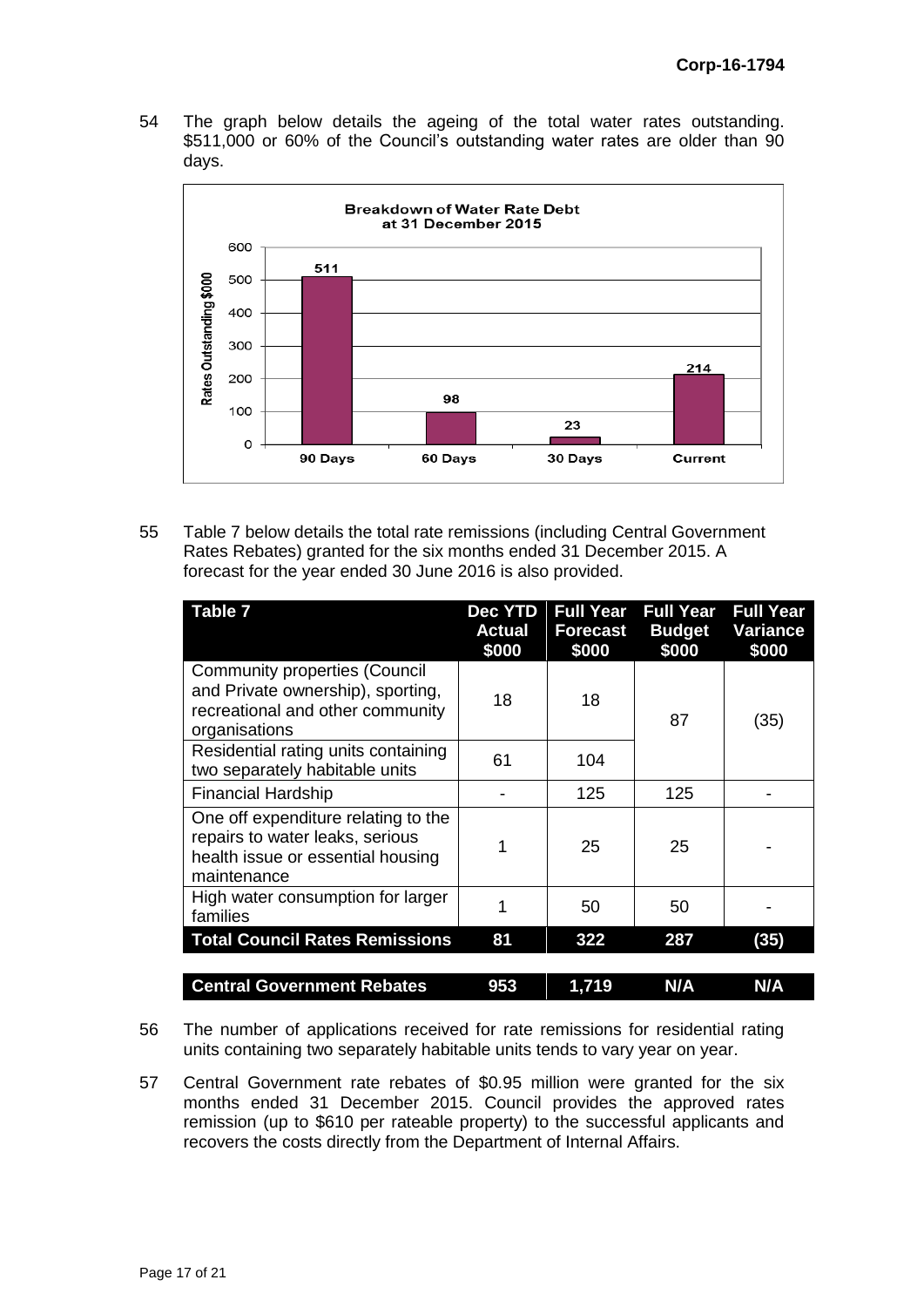## **Part H: Treasury Management**

#### **Summary**

- 58 The Council issued a further \$10 million of new long term debt during December 2015 to pre-fund the Council's 2015/16 capital expenditure requirements. This was done to the benefit of securing higher deposit rates and lower interest costs amidst negative market indicators for both.
- 59 As expected, the Reserve Bank of New Zealand (RBNZ) delivered a fourth cut of 25 basis points (bps) to the Official Cash Rate (OCR) in December 2015, bringing it down to 2.50%.
- 60 Council's weighted average cost of funds has improved slowly as the Council takes advantage of lower interest rates. The weighted average costs of funds for the six months ended 31 December 2015 was 5.48% compared to the budget of 5.80%.
- 61 Council is compliant with all of its Treasury Policy limits, including its debt maturity and hedging limits.

#### **Net Debt**

- 62 Net debt is the measure of Council's total borrowings less cash on hand and cash investments (including Local Government Funding Agency (LGFA) Borrower Notes). Net debt is used to calculate three of Council's four Treasury Policy Limits.
- 63 Table 8 below shows the Council's actual net debt for the six months ended 31 December 2015 and the forecast net debt as at 30 June 2016.

| Table 8               | <b>Dec YTD</b>           | <b>Full Year</b>           | <b>Full Year</b>         | <b>Full Year</b>           |
|-----------------------|--------------------------|----------------------------|--------------------------|----------------------------|
|                       | <b>Actual</b><br>\$000's | <b>Forecast</b><br>\$000's | <b>Budget</b><br>\$000's | <b>Variance</b><br>\$000's |
| <b>External debt</b>  | 162,039                  | 158,848                    | 148,848                  | (10,000)                   |
| less borrower notes   | (2,400)                  | (2,400)                    | (2,080)                  | 320                        |
| less cash investments | (20,061)                 | (10, 200)                  | (200)                    | 10,000                     |
| Net debt              | 139,578                  | 146,248                    | 146,568                  | 320                        |

64 Council's net debt at 30 June 2016 is forecast to be \$320,000 favourable to full year budget.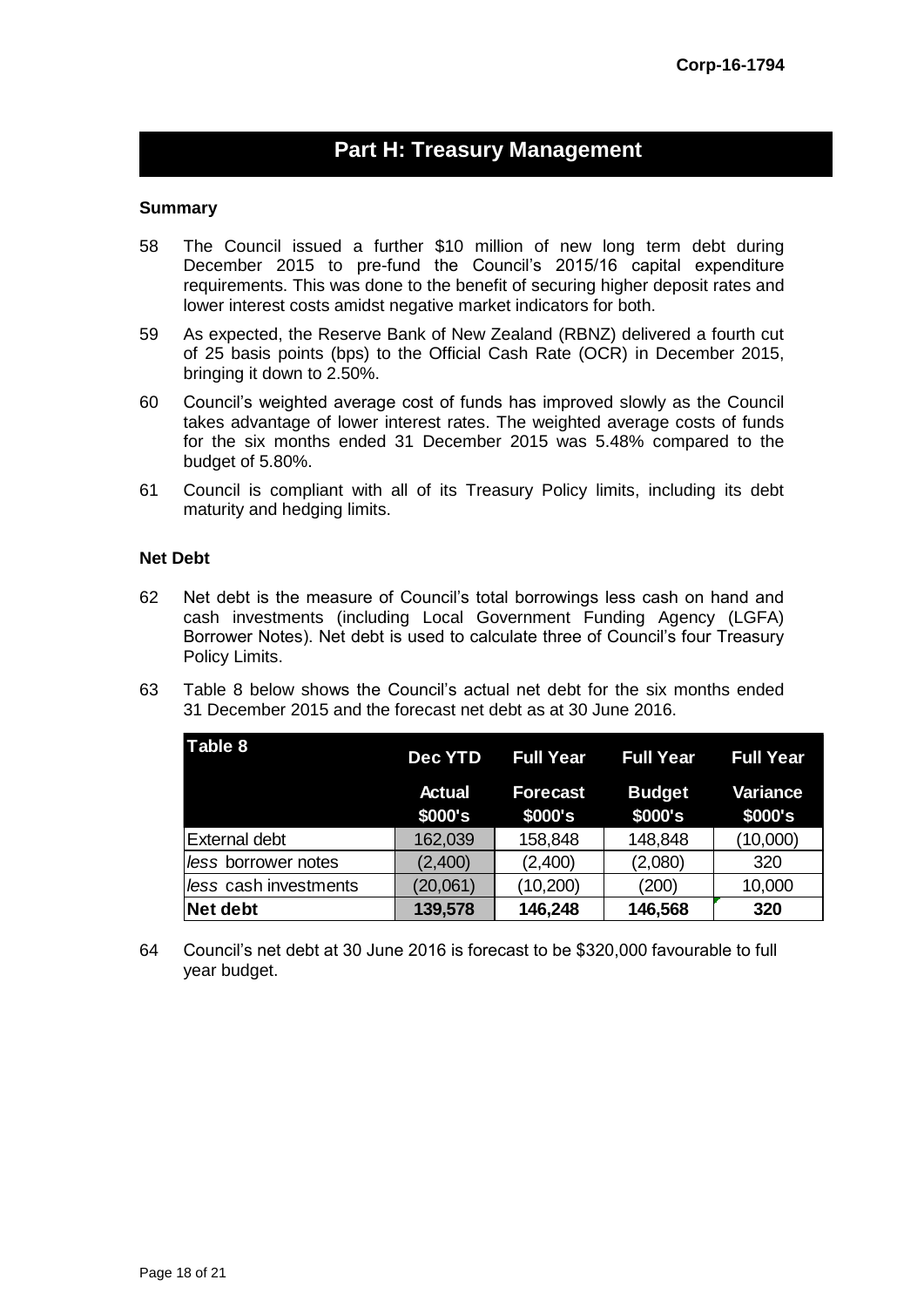#### **Treasury Policy Limits**

- 65 The Treasury Management Policy (Policy) contains four financial ratios with either a maximum or minimum policy limit.
- 66 The Policy sets the maximum limit for the ratio of Net Debt Interest Expense to Total Operating Revenue of 20%. The chart below shows actual limits achieved for each quarter.



67 The Policy sets the minimum limit for the Liquidity Ratio of 110%. This is a measure of Council's available financial facilities compared to its current debt levels. The chart below shows actual limits achieved for each quarter.

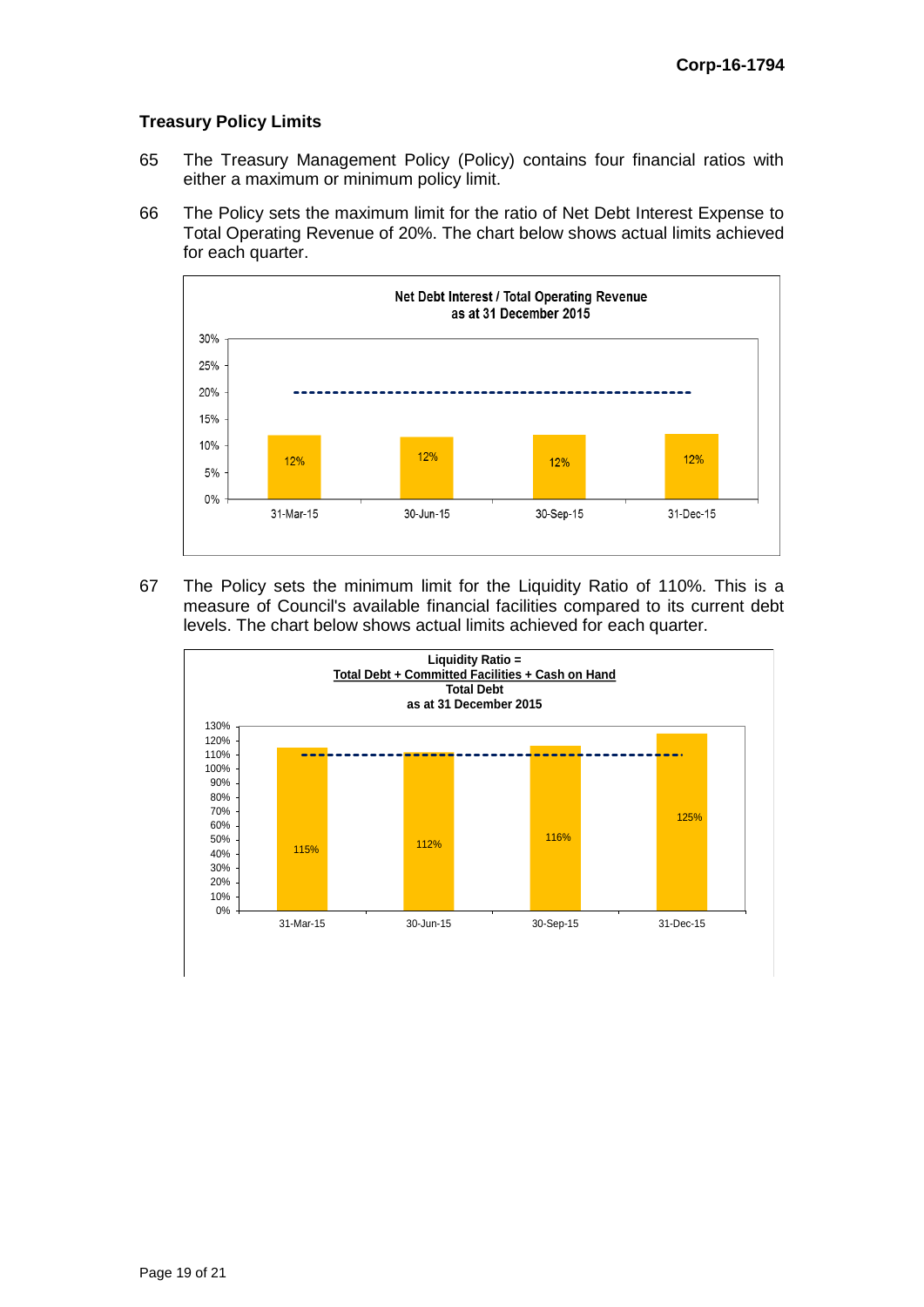68 The Policy sets the maximum limit for Net Debt to Operating Income of 240%. This is a measure of Council's ability to repay its debt from the operating income it receives during a given financial year. The chart below shows the forecast limit at year end.



69 The Policy sets the maximum limit for net debt to equity of 20%. The chart below shows actual limits achieved for each quarter.



70 The chart above shows the uplift to the treasury ratio when excluding land under roads.

# **CONSIDERATIONS**

## Financial Consideration

71 The financial information as detailed in Parts A to H of this report (Corp-16- 1794) is unaudited. Best endeavours have been made by all Council Officers to ensure the accuracy, completeness and robustness of the financial information contained herein as at the time of issuance of this report.

## Legal Considerations

72 There are no legal considerations.